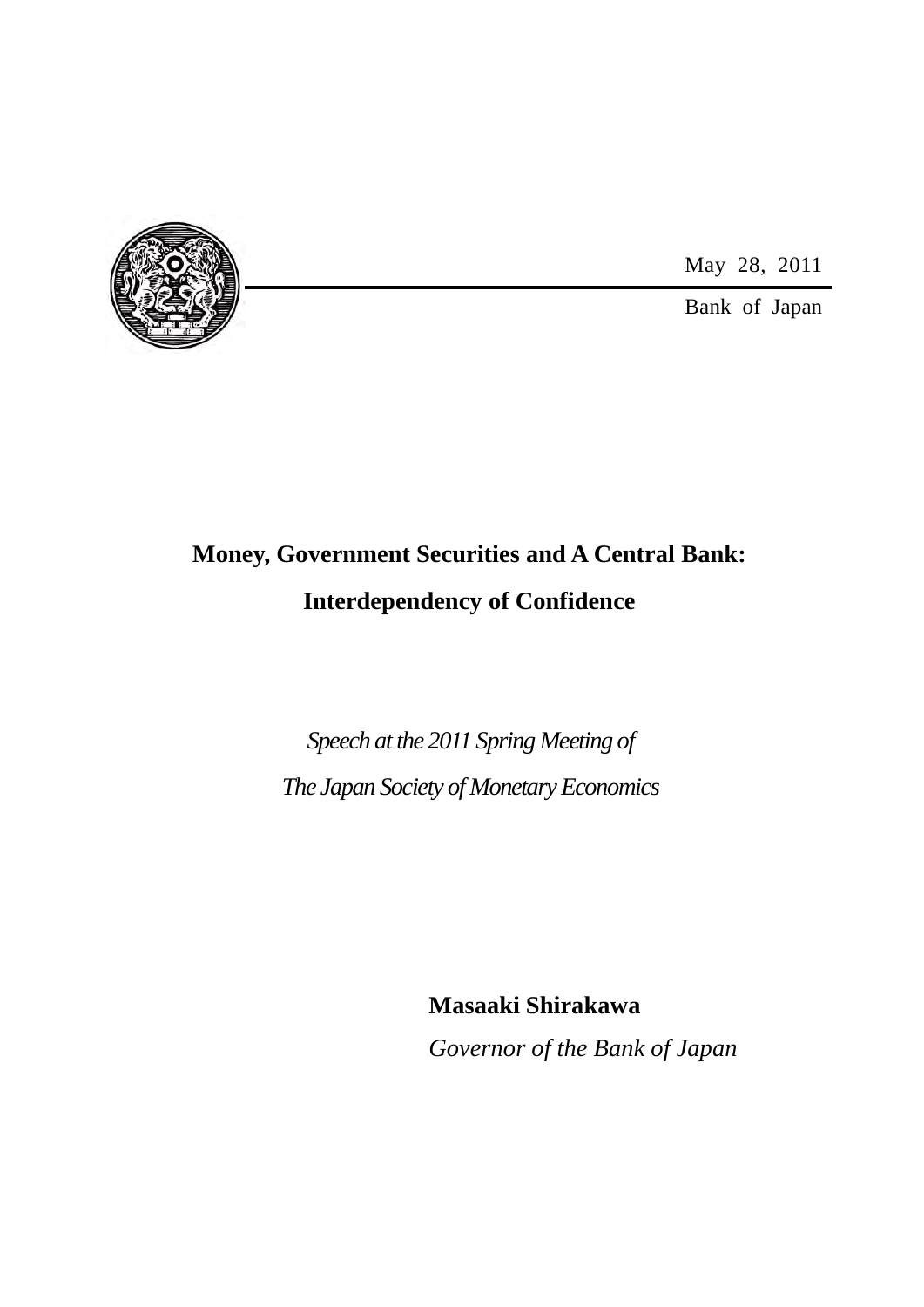### **I. Introduction**

I am honored to be invited today to the Japan Society of Monetary Economics. It is of great significance to have discussions among academics, practitioners and policymakers in any academic field, and it is certainly true in the field of monetary economics. As I have worked at a central bank for a long time, and also placed myself in a university for a while, I sincerely hope to deepen intellectual interaction among academics, practitioners and policymakers. Today, from a viewpoint of a policymaker and a practitioner, I will offer my thoughts with the title of "Money, Government Securities and A Central Bank."

Since the 2000s, the global credit bubble and the ensuing financial crisis have marked the most striking events in the global finance. The course of the events during the bubble and the ensuing crisis periods shed new light on the interdependency of the confidence in the government, the financial system and the central bank. During the bubble period preceding the crisis, implicit government guarantee by the Government-Sponsored Enterprises (GSEs) such as Fannie Mae and Freddie Mac was one of the causes of the residential bubble in the United States. During the crisis period after the failure of Lehman Brothers, decisive actions backed by the confidence in the government were required in order to end the crisis. The U.S. and European governments were forced to make large-scale capital injections and guarantees to financial institutions to restore confidence in private financial institutions and the stability of the financial system. The governments also employed aggressive fiscal policies as decisive macroeconomic measures to escape from sharp and deep economic contractions.

Even after the crisis, confidence in the government has remained an important issue. Since the mid-2009, the world economy has gradually recovered, thus preventing a deep depression, through a different path from the 1930s. However, confidence in sovereign debts has been eroded due to the deterioration in fiscal balance. At present, Greece and other European peripheral countries were hit most severely by the deterioration in fiscal balances and resulting sovereign debt problems. Those countries faced an adverse feedback loop among the sovereign risks, the financial system and the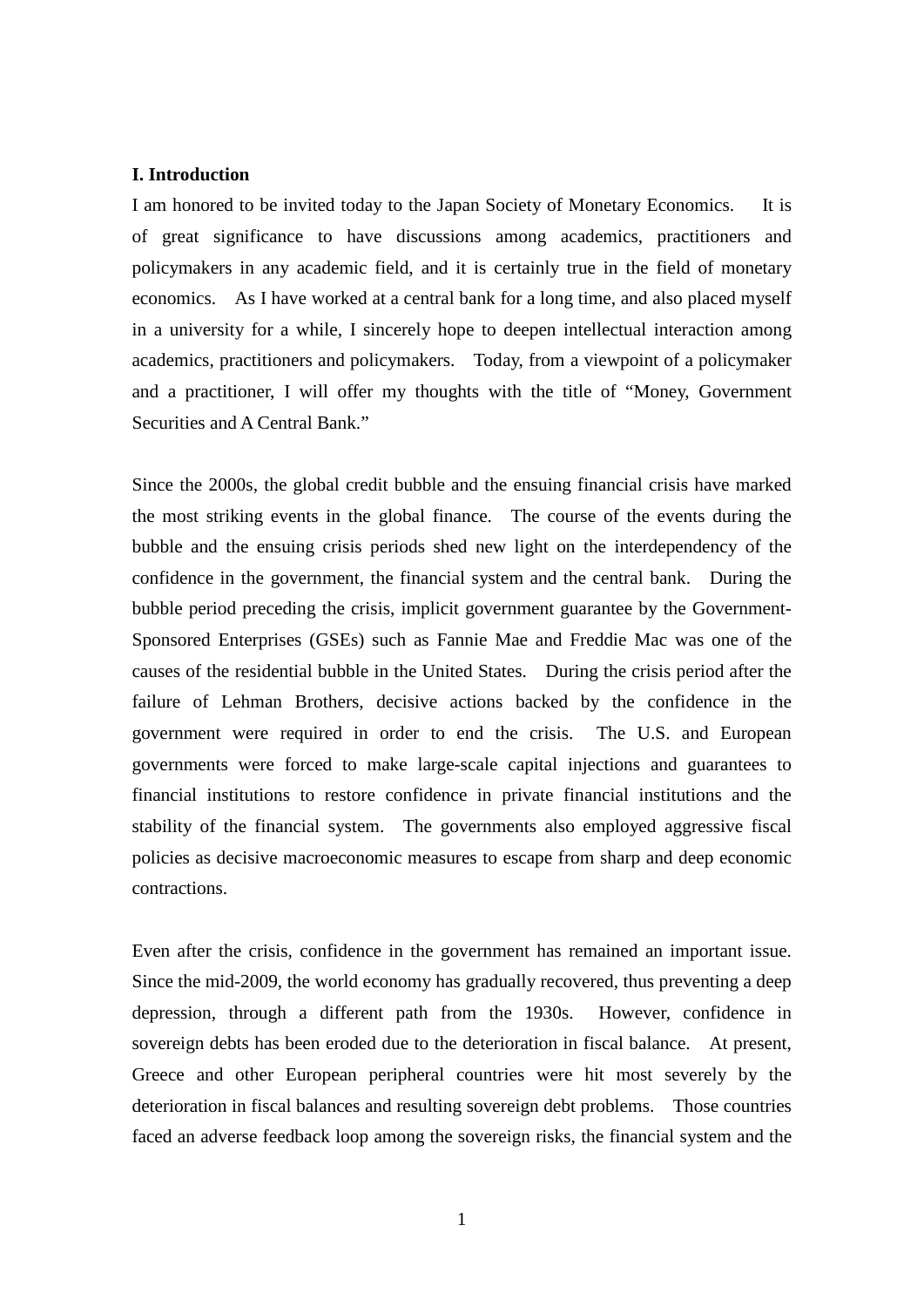real economy. Although Japan has not confronted such a rise in yields on government securities, the deterioration in fiscal balance is also severe.

The issue of confidence in a government has been relevant to a central bank. After the failure of Lehman Brothers, central banks in advanced countries, including Japan, took unconventional policy measures. Those measures were not pure monetary policies defined as liquidity provisioning. They included, more or less, quasi-fiscal policy elements. Debates are still going on regarding to what extent a central bank should pursue such monetary policy, namely, the relationship between a central bank and the government, or the relationship between monetary and fiscal policy.

Looking back on those series of events, I hope you understand why I choose the topic of money, government securities and a central bank.

### **II. Interdependency of Confidence**

### *Money and Government Securities*

I will start by talking about two financial assets, money and government securities (Slide 1). Money plays an important role as a means of payment, a unit of account and a store of value. The primary form of money is central bank money which consists of banknotes issued by a central bank and deposits in central bank current accounts. In Japan, the balance of central bank money is 122 trillion yen in March 2011. In addition, bank deposits, which are easily convertible to central bank money, also function as money. The outstanding balance of bank deposits is 1,024 trillion yen.

The outstanding balance of Japanese government securities is 865 trillion yen. A government uses the securities as a means of funding; a central bank uses them as the instrument of monetary control; and investors including private financial institutions use them as one of the primary financial assets for investment. Since government securities are, in many cases, regarded as risk-free assets whose credit risks are negligible, yields on government securities are often used as benchmark rates for pricing various financial instruments.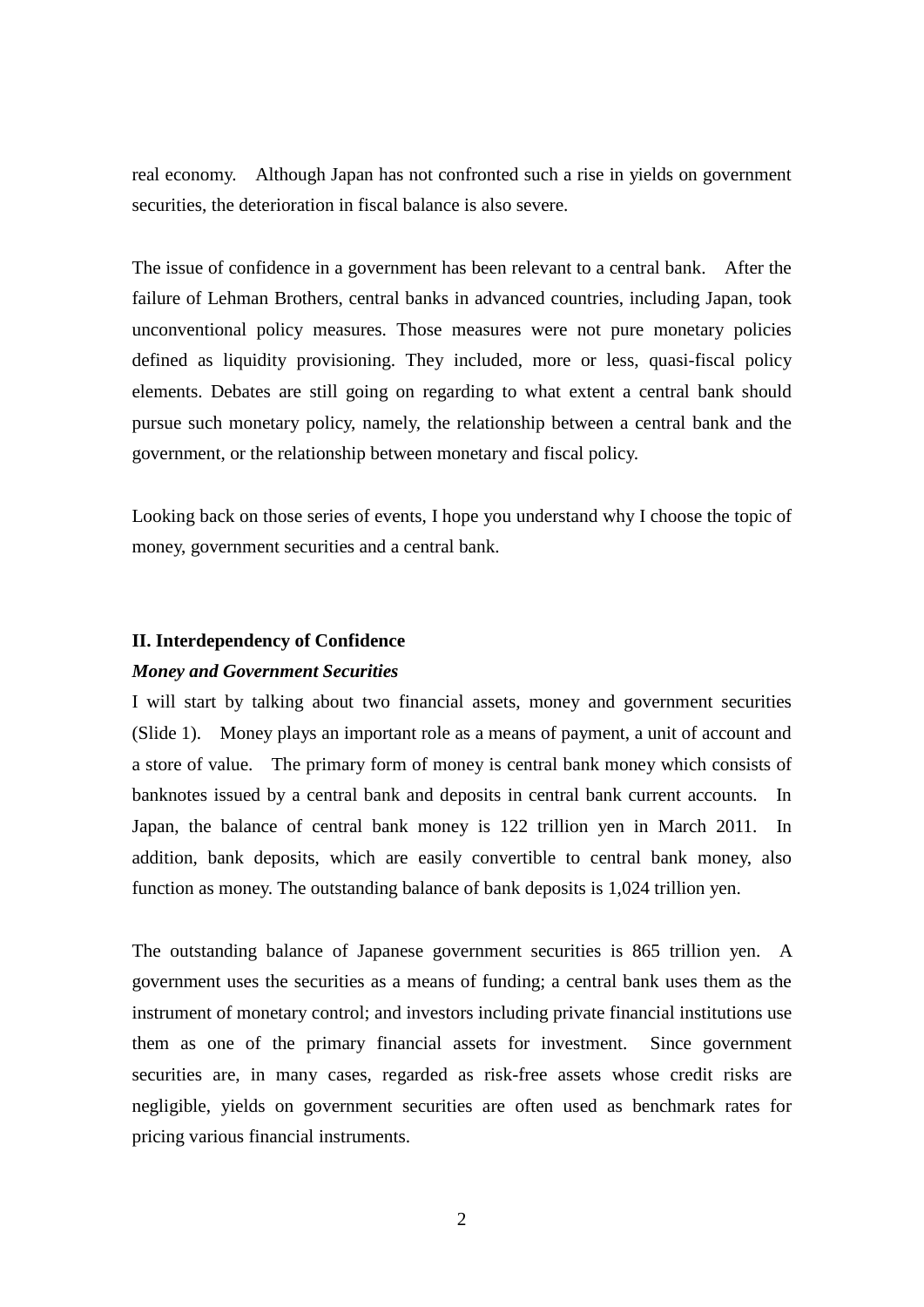Both of money and government securities are merely pieces of paper which represent the liability of issuers, i.e., a central bank, private banks and a government. The debtor of central bank money is a central bank, the debtors of bank deposits are private banks, and the debtor of government securities is a government. Although those financial assets do not have intrinsic value as materials in themselves, they are regarded as valuable assets and fulfill their functions. That is ultimately because holders of money or government securities have confidence in the issuers of those debts.

The importance of confidence is not a new topic; most textbooks on monetary economics emphasize its importance. Governments, central banks and private banks make their best efforts to maintain the confidence. Governments make their efforts to maintain the medium- to long-term fiscal balances. Central banks maintain the stability in prices and the financial systems through the conduct of monetary policy, through actions as the lender of last resort, through financial supervision, and others. Private banks maintain their capital base, manage various risks, and provide credit intermediation and payment services.

My point here today is the interdependency of confidence. Confidence in each issuer is supported not only by the issuer's own efforts but also by the fact that confidence in other issuers is maintained and that members in society understand the importance of confidence in each other. Now, I will elaborate on the interdependency of confidence.

### *Determination by the Government to Underpin Confidence in Private Financial Institutions*

First, confidence in bank deposits of private banks, or in debts of financial institutions, is significantly affected by confidence in governments as well. The global financial crisis after the failure of Lehman Brothers demonstrated that. After the failure, financial institutions lost confidence in each other's creditworthiness, and the interbank money markets almost stopped working. Under the circumstances, central banks acted as the lender of last resort and aggressively provided funds in order to deal with the liquidity shortage of financial institutions. Although the provision of liquidity by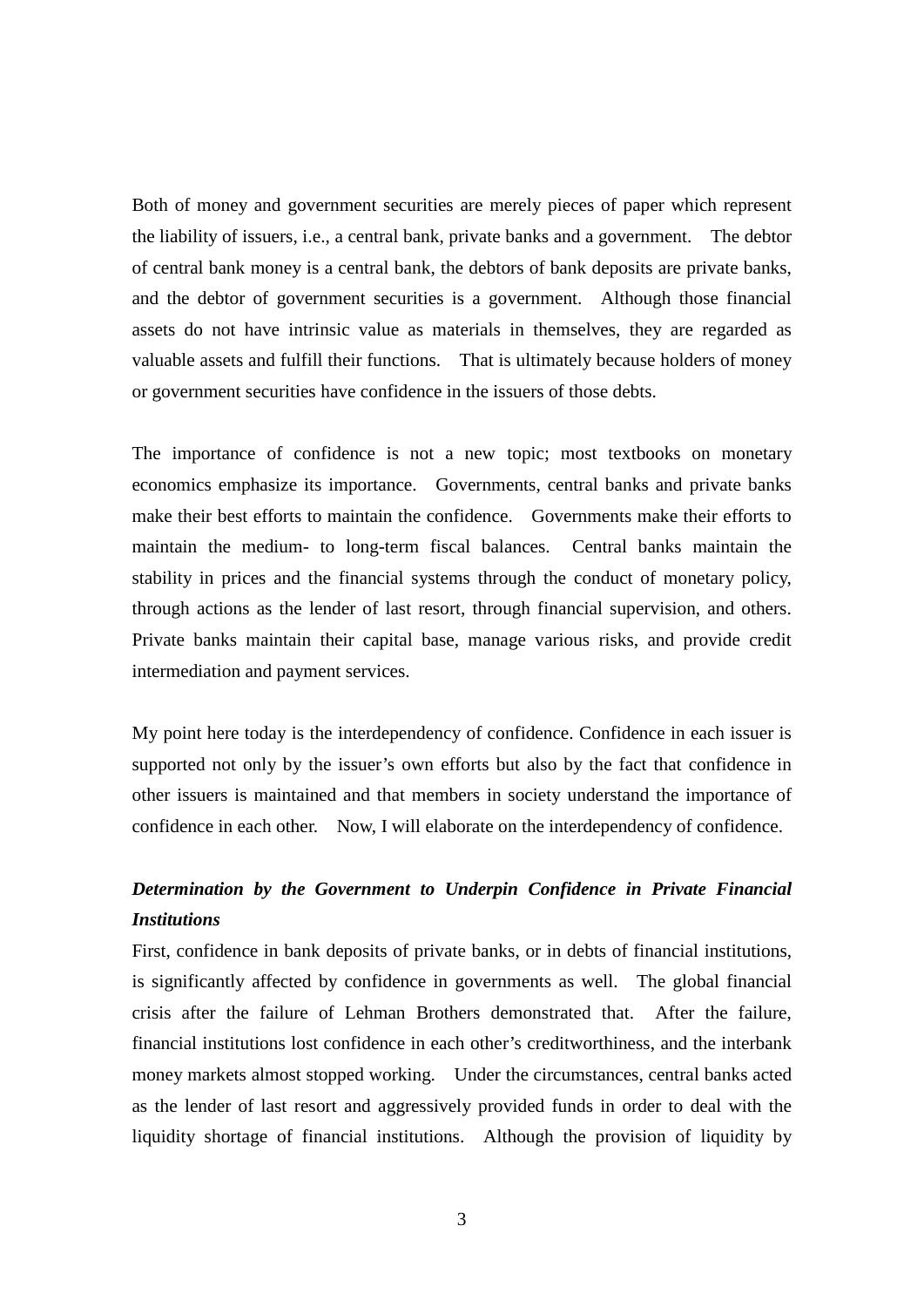central banks was extremely important during the crisis after the failure of Lehman Brothers, it alone was not enough to restore the stability of the financial system. That was because the adverse feedback loop between the financial system and the real economy eroded capital positions of financial institutions and thereby confidence in their solvency significantly. As the central issue shifted from the liquidity shortage problem to the capital shortage problem, governments were required to inject public capital and to guarantee senior debts of the financial institutions in order to restore confidence in private financial institutions. The amount of public capital injected by the governments of the United States, United Kingdom, Germany and France during the recent global financial crisis reached an equivalent of 84 trillion yen.<sup>[1](#page-0-0)</sup> The experience above suggests that the stability of money and the financial system also depends on confidence in governments.

### *Support by the Public to Underpin Confidence in A Government*

Second, having talked about the importance of confidence in a government, I would like to emphasize that confidence in a government is, in the end, underpinned by support by the public. After the global financial crisis, fiscal conditions in many countries deteriorated seriously as a result of decreases in fiscal revenues associated with the downturns in economic conditions, aggressive fiscal policy and capital injections to financial institutions. The International Monetary Fund (IMF) reported that fiscal deficits of advanced economies in G20 countries were 1.7 percent of GDP in 2007. The deficit rose to 9.4 percent in 2009 and are projected to be as high as 8.0 percent in 2011 (Slide 2). The report notes that about an half of the increase in outstanding public debts in G20 advanced economies is due to the decrease in fiscal revenues, while nearly 20 percent of the increase is due to fiscal stimulus measures and the authorities' support to financial institutions. [2](#page-4-0)

When fiscal conditions deteriorate, confidence in a government's ability to repay its debts declines. As I mentioned earlier, confidence in private financial institutions is

-

<span id="page-4-1"></span> $1$  The figure is the total amount of public capital injections until March 2010 in the United States, United Kingdom, Germany and France. For details, see Bank of Japan, "Financial System Report" (March 2010).

<span id="page-4-0"></span><sup>&</sup>lt;sup>2</sup> See IMF, "Fiscal Monitor" (May 2010).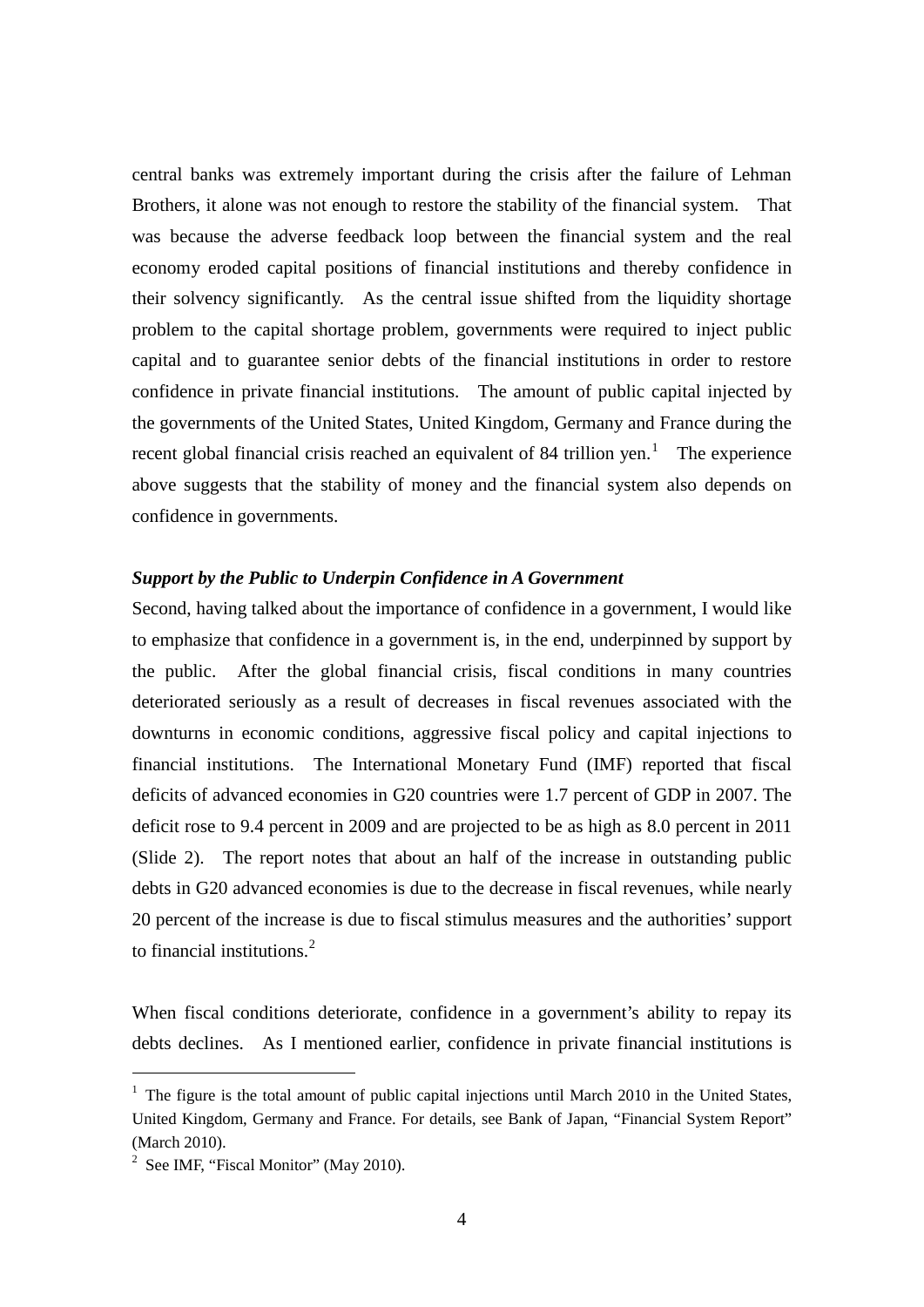affected by confidence in a government as well. Therefore, when confidence in a government is undermined, confidence in private financial institutions is affected through various channels. The channels include a decline in the value of government securities they hold, erosion of their ability of funding due to the depreciation of values of collateral among others. Real economic activity suffers from rises in funding rates and difficulties in obtaining liquidity. As a result, tax revenue declines and confidence in a government's ability to repay their debts is weakened. In other words, an adverse feedback loop emerges among sovereign risk, the financial system and real economic activities. Although the cause of sovereign debt problems in European peripheral countries varies from country to country, the common nature of the problem is such adverse feedback loop.

When private financial institutions faced the financial crisis, governments succeeded in stabilizing the economy and the financial system by injecting public capital and conducting countercyclical fiscal policy. A prerequisite for such success is that a government is perceived to secure future revenue to cover the current expenditure. If a government is perceived as lacking sufficient future revenue to cover increased expenditure due to public capital injection or expansionary fiscal policy, the effect of the policy measures may lessen, or even worse, could be adverse. The key to success of various aggressive policy measures in an emergency is confidence in the government's ability to maintain the sustainability of medium- to long-term fiscal balance. Various aggressive policies by a government in a crisis become effective only when a government has a "stock" of confidence in it. And the substance of the stock is, in the end, support by the public to maintain the sustainability of fiscal balance. A government is not able to pursue fiscal policy at will regardless of support by the public in such a way as to wave a magic wand.

### *Determination by the Government and Support by the Public to Underpin Confidence in A Central Bank*

Third, I would like to emphasize that confidence in a central bank is not maintained solely by the efforts of a central bank. Support and understanding by the government and the public about the importance of confidence in a central bank are also essential.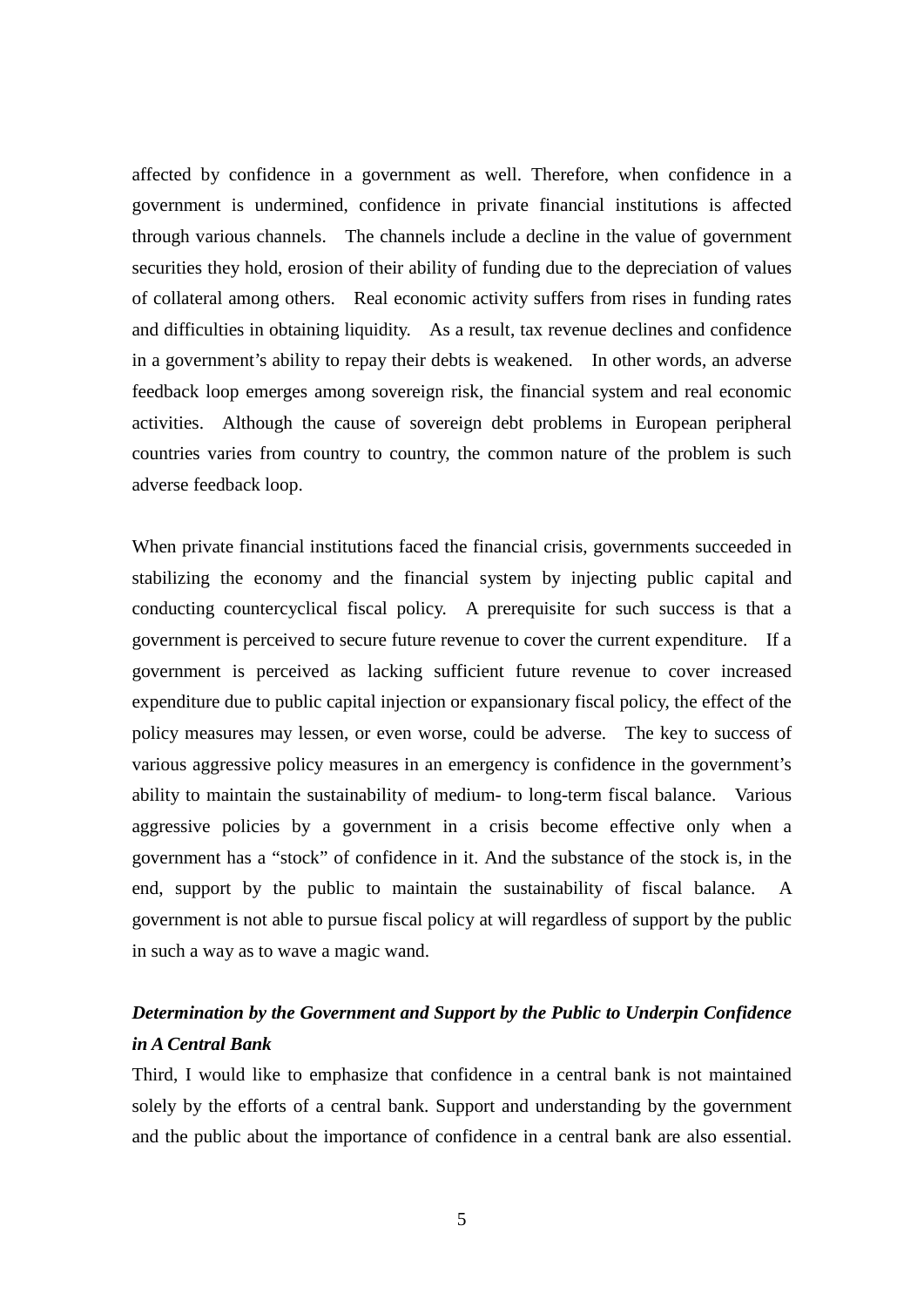Since the recent global financial crisis, central banks around the world have conducted unconventional monetary policies on a large scale.<sup>[3](#page-4-1)</sup> There is no universally-accepted definition of "unconventional monetary policy," as "convention" varies from country to country. In the case of the Bank of England, unconventional monetary policy means a large-scale purchase of long-term government bonds under the Asset Purchase Programme. By contrast, the Bank of Japan has been conducting the purchase of longterm government bonds for nearly fifty years. In that respect, purchasing long-term government bonds is one of the "conventional monetary policy" measures. An unconventional monetary policy measure for the Bank of Japan after the Lehman shock is the purchase of corporate bonds, commercial papers (CPs), exchange-traded funds (ETFs), real estate investment trusts (REITs), etc. In the case of the Fed, the typical unconventional monetary policy measure is the purchase of CPs and mortgage-backed securities.

As I mentioned above, central banks acted decisively to maintain the stability of the financial system in the wake of the recent financial crisis. In such a situation, confidence in a central bank is a prerequisite for a central bank to take those decisive actions. I will explain this point by taking the expansion of a central bank's balance sheet as an example. When financial systems become unstable, demand for liquidity increases. Opportunity costs of holding central bank money could be negligible because of extremely low short-term interest rates. Under such condition, an increase in central bank money does not necessarily lead to a price hike. As a matter of fact, even though balances in central bank current accounts and the monetary base increased markedly in Japan and the United States in recent years, inflation rates in both countries did not rise (Slide 3). However, it is crucial for a central bank to have the capacity to take necessary action promptly when an increase in interest rates is required due to changes in economic conditions. If market participants and the public perceive that the central bank is unable to take prompt action "for some reasons" when needed, rampant inflation may follow because the amount of money is extremely large.

-

<span id="page-6-0"></span> $3\,$  As for unconventional monetary policies taken by central banks after the failure of Lehman Brothers, see Monetary Affairs Department, Bank of Japan, "Major Central Banks' Policy Operations in the Current Financial Crisis," (July 2009, in Japanese).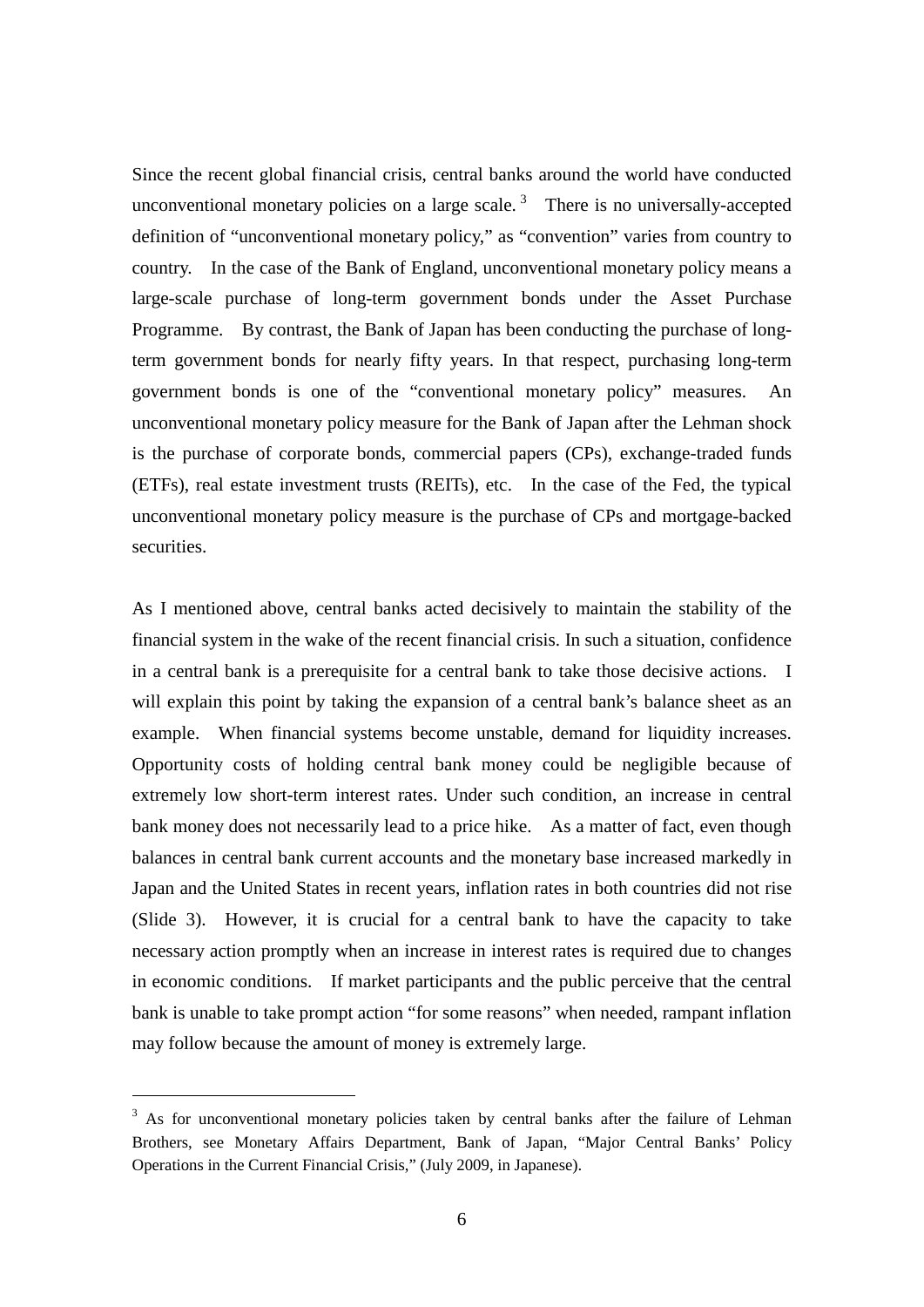"Some reasons" include these. One would oppose an increase in interest rates on the grounds of concern about capital losses of government securities held by private financial institutions or concern about an increase in interest payments on government securities. Although those arguments do exist at any time, the arguments tend to be heated more when the outstanding balance of government securities is larger and the period of low interest rates continues longer.

Confidence in a central bank is formed in a complicated manner, and each country designs institutional arrangements deliberately and each central bank acts carefully when conducting their policies in order to maintain the confidence. I will come back to this point in more detail later.

### **III. Issues Related to Fiscal Balance**

Having talked about the interdependency of confidence, let me discuss the importance of confidence in light of Japan's current fiscal condition.

Japan's current fiscal condition is very severe (Slide 4). The outstanding amount of gross financial liabilities of the government is as high as 198 percent of GDP. As the Japanese government, unlike other major countries' governments, has a large amount of financial assets, some observers argue that net liabilities rather than gross liabilities may be a more adequate indicator for true indebtedness of the Japanese government. In terms of net financial liabilities of the government, Japan is still ranked as the worst among developed countries with its ratio of 114 percent, higher than that of Italy, which is 103 percent. In any event, so far Japan has experienced no currency crisis or financial crises triggered by the deterioration in fiscal balances that occurred in some other countries.

Though the necessity of the sustainability of fiscal balance is generally well recognized in Japan, arguments which raise the alarm on risks associated with the deterioration in fiscal balance are sometimes regarded as crying wolf. That is because Japanese government securities have been issued smoothly for years and yields on long-term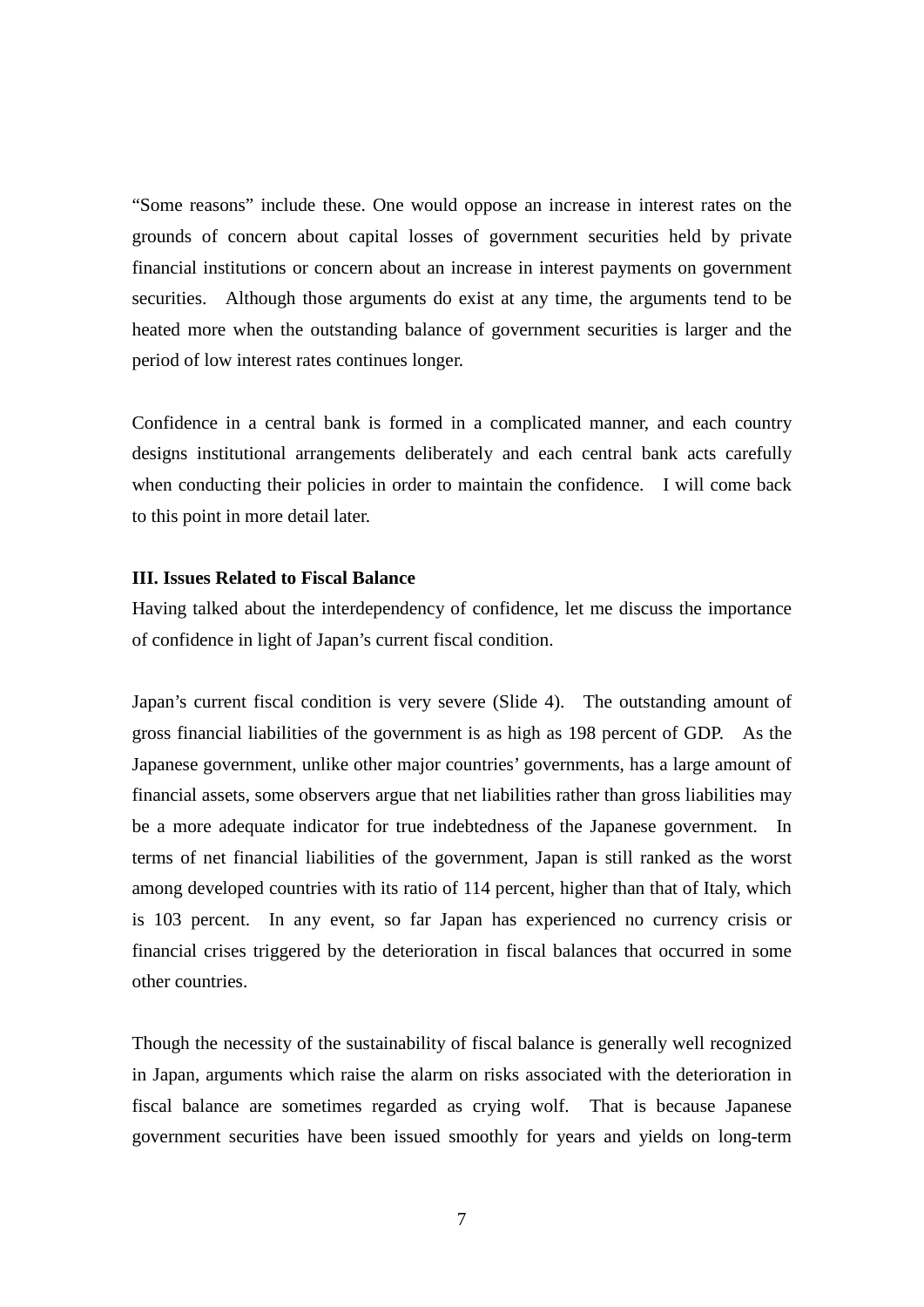Japanese Government Bonds (JGBs) have been stable at low levels in spite of the deteriorated fiscal balance.

No country can perpetuate fiscal deficit. Confidence in a government's ability to repay its debts can change in a non-linear fashion. The European sovereign debt problem that started in Greece is a case in point. In the fall of 2009, widening spreads of government securities of the European peripheral countries against Germany became evident (Slide 5). In October 2009, spreads were below 2 percent, but suddenly widened dramatically and now remains at high levels currently such as 13.4 percent for Greece, 8.0 percent for Ireland and 6.6 percent for Portugal. Though macroeconomic conditions have not changed drastically since the fall of 2009 in those countries, market participants' perception has changed substantially.

Yields on JGBs have been stable at a low level of 1.15 percent on average in fiscal 2010 (Slide 6). One of the most frequent questions I have got at international meetings is why yields on JGBs have been stable at low levels despite the very severe fiscal condition. According to the economic theory, a quick answer is the expectations for a low growth rate and a low inflation rate. If we compare the past 10-years' average nominal growth rates, which are the sum of Japan's real GDP growth and inflation rate, with 10-year JGB yields, we will witness both have followed similar paths generally albeit with a small deviation (Slide 6). The low and stable JGB yields are explicable if many investors expect what prevailed in the past 10 years will continue into the next 10 years. However, the low growth and inflation rates are not sufficient to explain low yields on JGBs. Long-term interest rates are determined not only by the expected growth rate and the expected inflation rate, but also by the risk premium that compensates for their uncertainties. Thus, to fully explain the low yields on JGBs, we have to discuss why the risk premium is low. In that regard, I have to point to the following two.

First, market participants believe that Japan ultimately has a will and an ability to work on fiscal consolidation despite a severe fiscal condition. Second, confidence is maintained in the Bank of Japan's conduct of monetary policy focused on achieving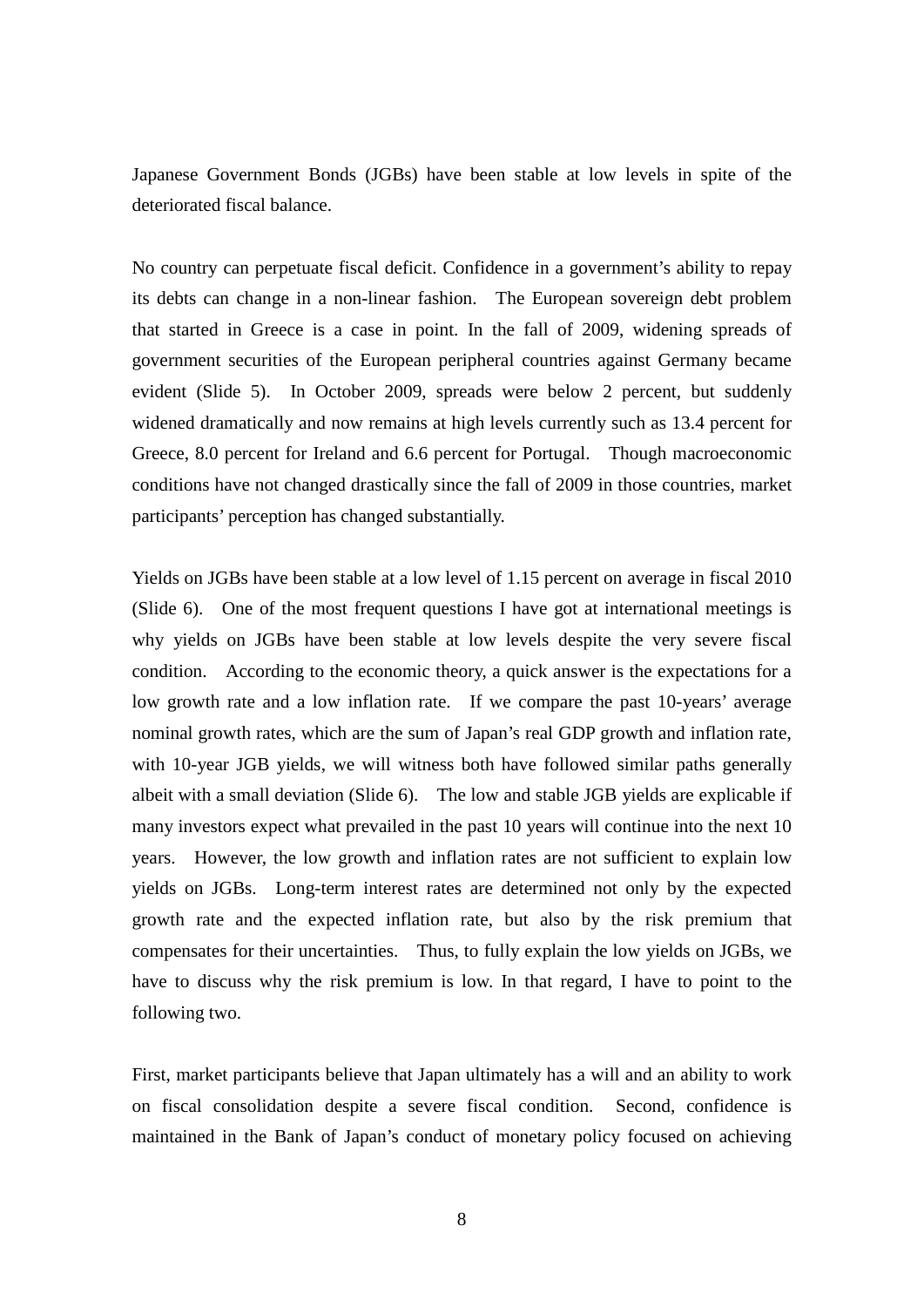sustainable economic growth with price stability. To put it differently, if confidence in those two points were to be undermined, the rise in risk premium would raise the yield on JGBs. That clearly underscores the responsibilities of the government and the parliament that formulate fiscal policy and those of the central bank that conducts monetary policy. As I mentioned earlier that confidence in one entity is underpinned by confidence in other entities, it is crucial for all the entities to recognize the importance of confidence in other entities. Ultimately, confidence in money and government securities is underpinned by the determination of people who recognize the importance of confidence. And, such support by the public is able to exist only with a comprehensive account by the government and the central bank, and with people's understanding of the situation based on the account.

The future is always full of uncertainties, and I see that there are two tendencies on how market participants and the public form expectations for a long-term future. First, they may tend to think that what has continued over a long period will stay as it is. In the context of the current Japanese economy, they may think that yields on long-term government bonds will continue to be stable at a low level in the future as the yields were for a long time. Second, once a change begins to occur with a trigger, this change reminds them of big events in the past and they may think that drastic changes will occur. Market participants and the public may drastically change their expectations triggered by an increase in fiscal deficit or an event which make market participants and the public think that the independence of the Bank of Japan is not respected. Then, they may expect that rampant inflation will occur in the end. Having mentioned those two contradictory tendencies, I have to add that it is quite difficult to predict when the former tendency will be replaced by the latter. What is certain is that expectations change in a non-linear fashion. That is why the principles of the authorities' behavior have to be clear.

It is vital for the fiscal authorities to work on the sustainability of fiscal balance in the midium- to long-run. The deterioration in fiscal balance lowers the increase in the expected future income by households, especially for the working-age population, and thus reduces current household expenditure. To make things worse, if confidence in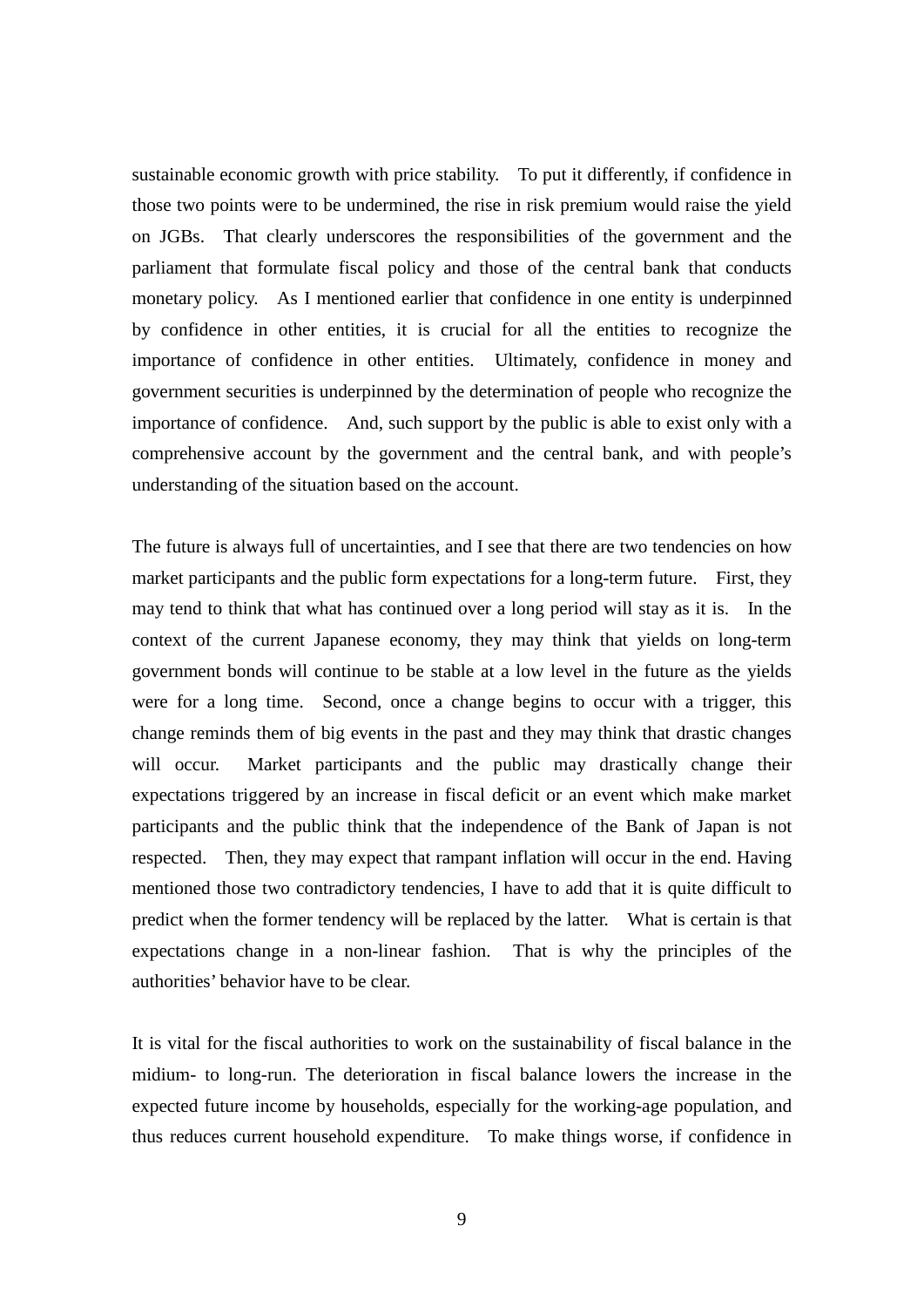fiscal sustainability is eroded, an adverse feedback loop among fiscal balance, the financial system and the real economy may exert a negative impact on economic activity, as shown in the sovereign debt problem in the European peripheral countries.

#### **IV. Role of A Central Bank and Government Securities**

#### *Use of Government Securities in the Money Market Operations*

Principles of a central bank's behavior must be clear as well as those of the fiscal authorities. Let me now discuss the principles of a central bank's behavior in association with government securities.

First, let me show you some facts on the relationship between the Bank of Japan and the JGB market. The Bank of Japan uses JGBs to conduct money market operations (Slide 7). During a one-year period up to April this year, central bank money increased by 20.7 trillion yen on the liability side of the Bank of Japan's balance sheet. Correspondingly, JGBs increased by 8.2 trillion yen on the asset side as a result of the outright purchases of JGBs. To deal with short-term fluctuations in financial institutions' demand for reserves, the Bank conducts funds-supplying operations against pooled collateral. The operations are that the Bank extends loans to financial institutions against pooled collateral which they submitted beforehand. During a oneyear period up to April this year, those loans increased by 20.1 trillion yen and JGBs account for 80 percent of the collateral. It is an example of how JGBs play an important role in the Bank's money market operations.<sup>[4](#page-6-0)</sup> Apparently, the Bank is the most proactive among the central banks of major countries in using government securities in the money market operations.

This way, the Bank of Japan uses JGBs on a large scale in conducting money market operations. In that context, I would like to stress that the goal of the central bank's outright purchases of JGBs is to satisfy demand for secular growth in currency and to conduct monetary policy, but not to finance government debt or to stabilize yields of

<span id="page-10-0"></span>-

<sup>&</sup>lt;sup>4</sup> For the details of the Bank's use of JGBs in the conduct of money market operations, see Financial Markets Department, Bank of Japan, "Money Market Operations in Fiscal 2010." (May 2011).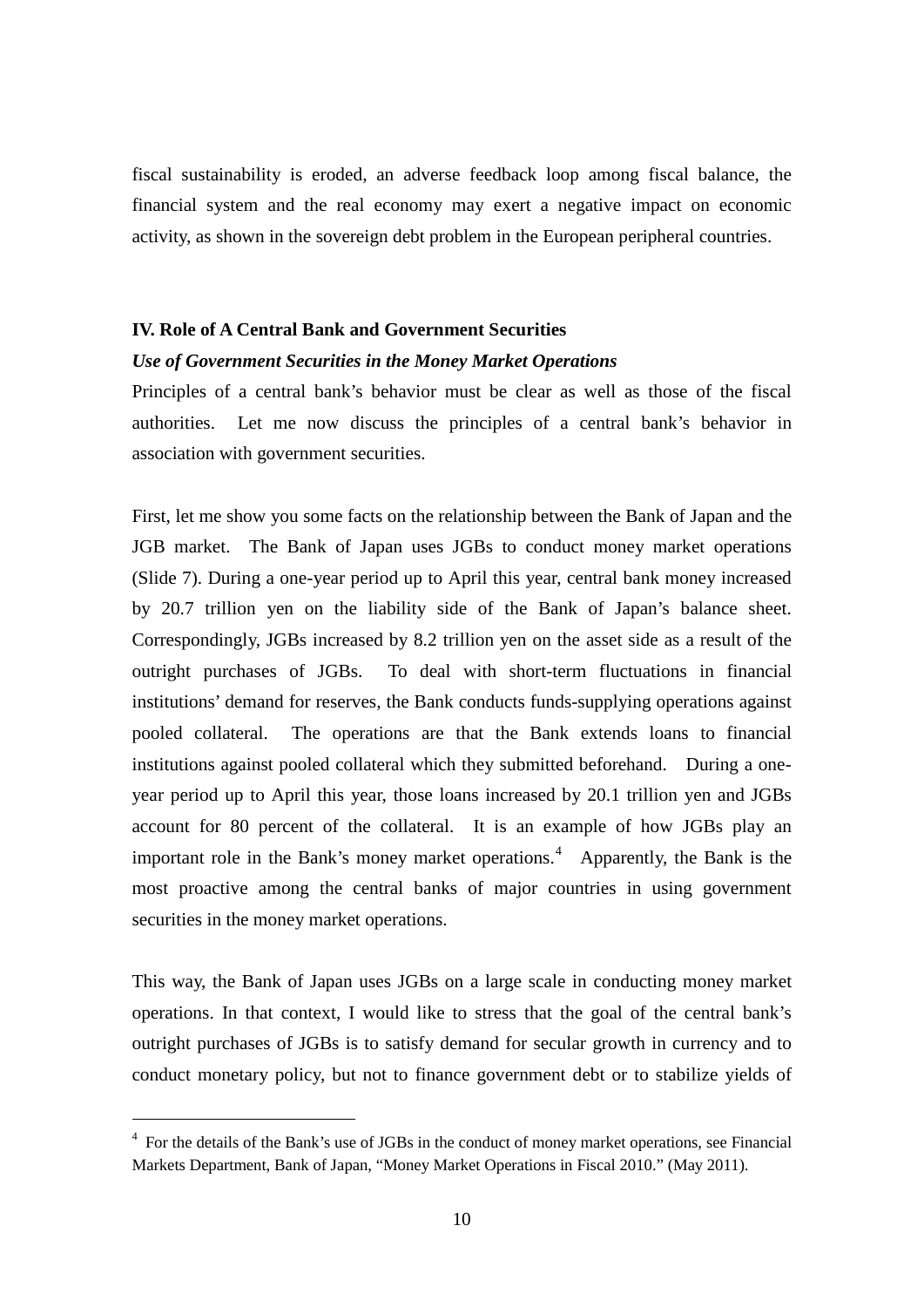long-term government bonds. If market participants were to regard the central bank's outright purchases of JGBs as a means of government financing or of stabilization of long-term JGB yields, the resultant hike in risk premium would raise yields on longterm government bonds. If the rise in the yields on long-term government bonds reflects improvements in economic conditions, the rise in the yields is natural and desirable. However, if the rise in the yields on long-term government bonds reflects the rise in risk premium, it exerts a negative impact on the real economy and the financial strength of financial institutions.

The Bank has made the principle on the outright purchases of JGBs very clear. This principle, called "banknote principle," has been working to prevent uncertainties of the Bank's actions from raising a risk premium and thus from exerting a negative impact on the economy and finance. More specifically, the Bank keeps the total amount of its holding of government bonds below the outstanding amount of banknotes in circulation.

Some criticize the Bank for establishing such a principle. However, if a central bank that holds such a large amount of government bonds were to purchase government bonds without making its fundamental principle of the purchases clear, increased uncertainties would create a risk premium and lead to a rise in yields on long-term government bonds. In addition to the ceiling of the total holding of government bonds, the Bank also makes public the amount of purchases in specific maturity segments as well as the frequency of the purchases in advance (Slide 8).

In 2009, the Bank increased the amount of Bank's outright purchases of JGBs to 1.8 trillion yen per month, that is, 21.6 trillion yen per year. Since then, the Bank has been keeping the ceiling. The average duration of the JGBs purchased by the Bank was about 4 years in 2010. If the Bank purchases JGBs at the current pace, it will lead the Bank to hold 82 trillion yen of JGBs, the amount calculated by multiplying the amount purchased per year by an average duration. The current outstanding amount of banknotes is around 81 trillion yen. At present, the outstanding amount of JGBs held by the Bank is 60 trillion yen and less than that of banknotes. However, if the Bank continues to purchase JGBs at this pace, the outstanding amount of JGBs will reach that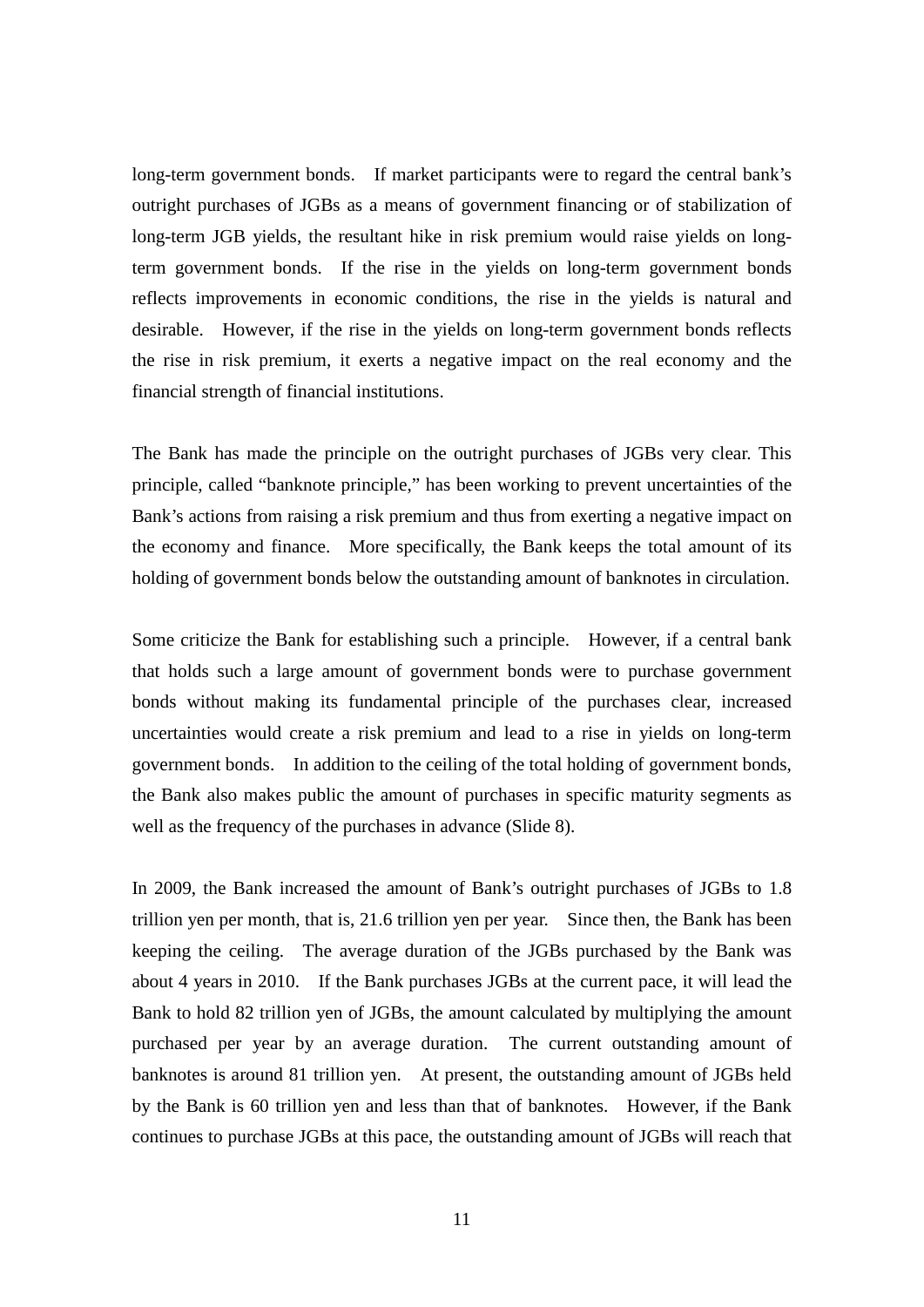of banknotes. The outstanding amount of banknotes in the future cannot be predicted with certainty because it depends on the income, the interest rate and the degree of stability of the financial system in the future. The Bank thinks it desirable for economic and financial stability that the Bank continues to purchase JGBs at a stable pace, based upon the best possible forecast of those economic developments.

### *Underwriting of Government Securities by the Bank of Japan*

Now, I will talk about the idea of the underwriting of government securities by the Bank, which is occasionally advocated as a way for funding new government spending.

In many countries, laws do not allow the central bank to directly underwrite government securities. In Europe, the underwriting is prohibited by law explicitly. In many other countries around the world, including emerging economies, it is not allowed, either. In Japan, Article 5 of Public Finance Act prohibits the Bank from underwriting government securities.

The principle on prohibiting the central bank from underwriting government securities has been derived from historical lessons. History shows that once the underwriting by the central bank was introduced, it often led to an excess issuance of money and hence rampant inflation, even if it seemed to be under control at an initial phase. The excess issuance of money and resultant inflation destroy people's lives and the national economy.

Based upon this conventional wisdom, the introduction of the Bank's underwriting of government securities would damage confidence in money. The damage would lead to higher long-term interest rates and instability in the financial market. Then, the government might not be able to issue its debts in the primary market.

The current condition in the auction of Japanese government securities remains stable even after the recent Great East Japan Earthquake. Still, taking account of the deteriorated fiscal condition in Japan, it is of utmost importance to maintain the current stable condition in the primary government securities market.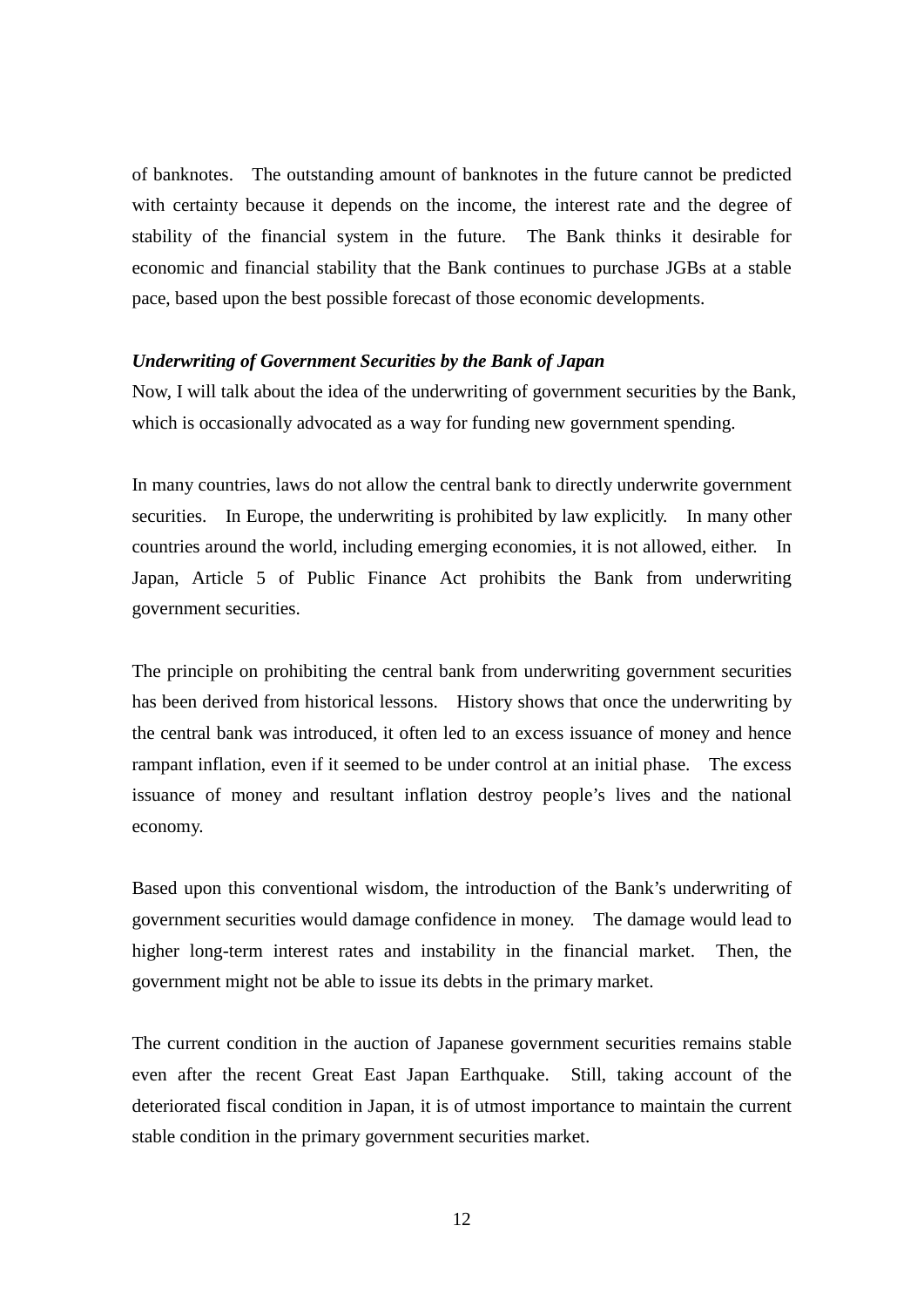Confidence in money and the well-developed government securities markets are parts of the social infrastructure for the Japanese economy. Now, it is even more important to maintain confidence in money and government securities on both international and domestic grounds, given the severe fiscal condition and damage of the recent earthquake on the Japanese economy.

Let me add a few words about the Bank's bitter experience in oft-quoted underwriting of government bonds in the early 1930s when the veteran Finance Minister Korekiyo Takahashi initiated it. Though some commentators refer to this episode at times in their favor, they do not necessarily recognize a big difference between financial and economic conditions at that time and those at present (Slide 9).

First, conditions in the financial market were tight on the eve of the Bank's underwriting of government bonds in the early 1930s. The overnight call rate was 6.6 percent in December 1931, compared with the current level of 0.07 percent. The long-term interest rate was 5.9 percent in December 1931, compared with the current level of 1.14 percent.

Second, fiscal conditions were much better in the early 1930s than in 2011. The outstanding amount of government securities was 47.6 percent of GNP at the end of December 1931, compared with 181.9 percent of GDP at the end of March 2011.

Third, the Bank's underwriting of government bonds in the early 1930s was associated with tighter capital controls in the early 1930s. By contrast, the financial market and other economic activities are much more globalized now. Under those circumstances, the misconduct of monetary and fiscal policy, which leads to a deterioration in confidence in money, would affect long-term interest rates immediately.

Fourth, the relative size of a domestic financial market was smaller in the early 1930s than today, and the government securities markets were less developed. In the 1920s and in the early 1930s, the government issued its securities mainly through a syndicate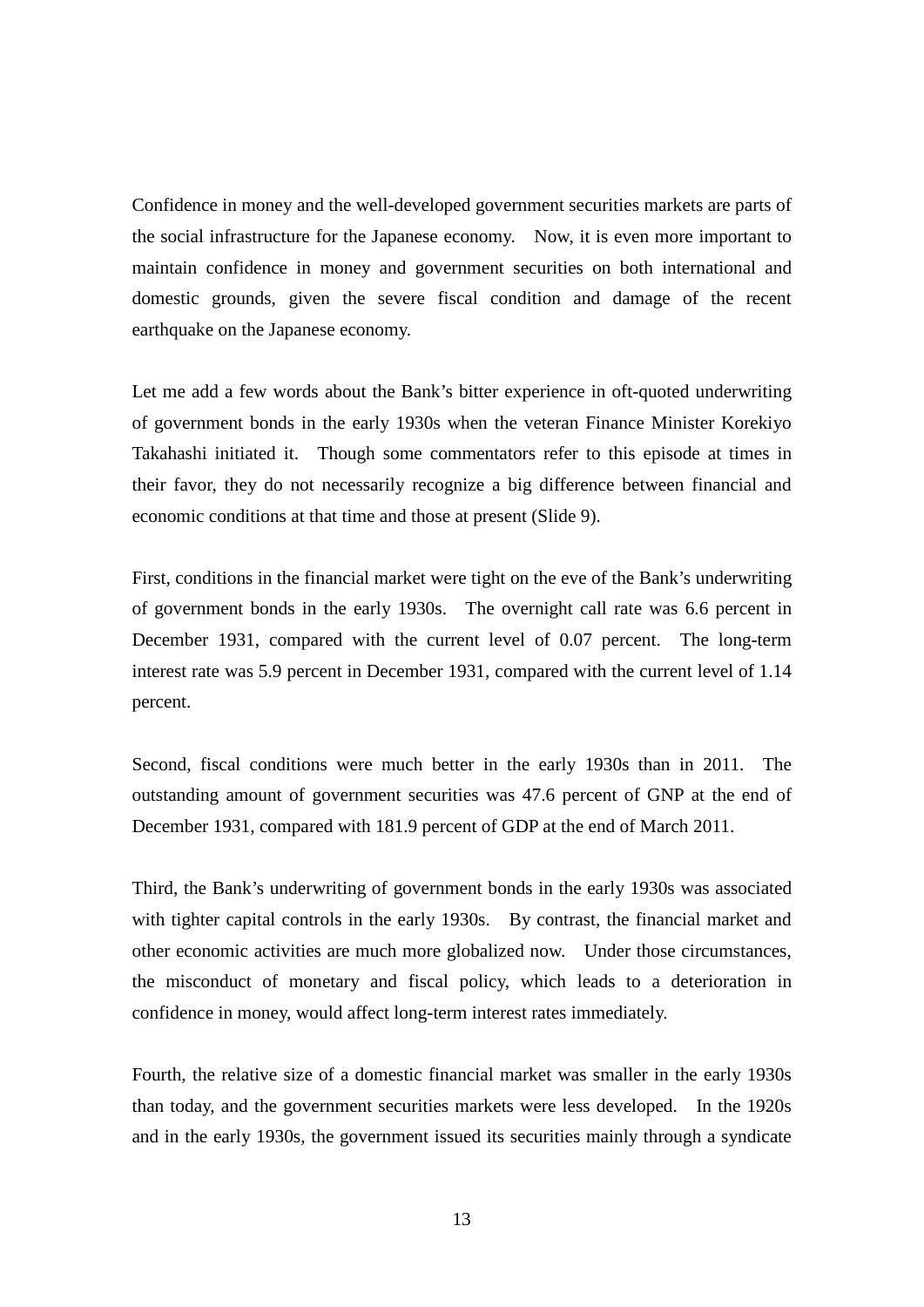of private financial institutions or through the Deposit Bureau of the Ministry of Finance. A large part of the fund of the Deposit Bureau came from postal savings. Under such condition, the government lacked effective measures to issue a large amount of its securities promptly and smoothly.

During the first several years of Mr. Takahashi in office, the Bank was able to sell most of the underwritten government bonds in the secondary market promptly. The amount of the Bank's holding of government securities did not grow significantly, hence the monetary base did not, either.

By contrast, we now have well-developed primary government securities markets. Even after the recent earthquake, the government is able to issue its securities in the market smoothly, and the bid-to-cover ratios in the primary markets remain unchanged.

Although some commentators mention a sharp depreciation of the Japanese exchange rate in the early 1930s, the exchange rate regime at that time was quite different. After the departure from the gold standard at the end of 1931, the yen depreciated from an overvalued level under the gold standard. By contrast, Japan is on the flexible exchange rate system today.

As many of you know, Mr. Takahashi was assassinated in 1936 by militarists when he was trying to stop ever-growing demand for military spending, and the course of events led to the eventual rampant inflation. I would argue that the introduction of the scheme of the Bank's underwriting of government securities itself paved the way for eventual ballooning of fiscal spending, precisely because the scheme lacked the checking process through the market mechanism.

We often use the words of 'entrance' and 'exit' to discuss the conduct of monetary policy nowadays. In that terminology, we should interpret that the 'entrance' of the introduction of the Bank's underwriting of government bonds in the early 1930s led to the 'exit' of the failure in containing growing demand for fiscal expenditure.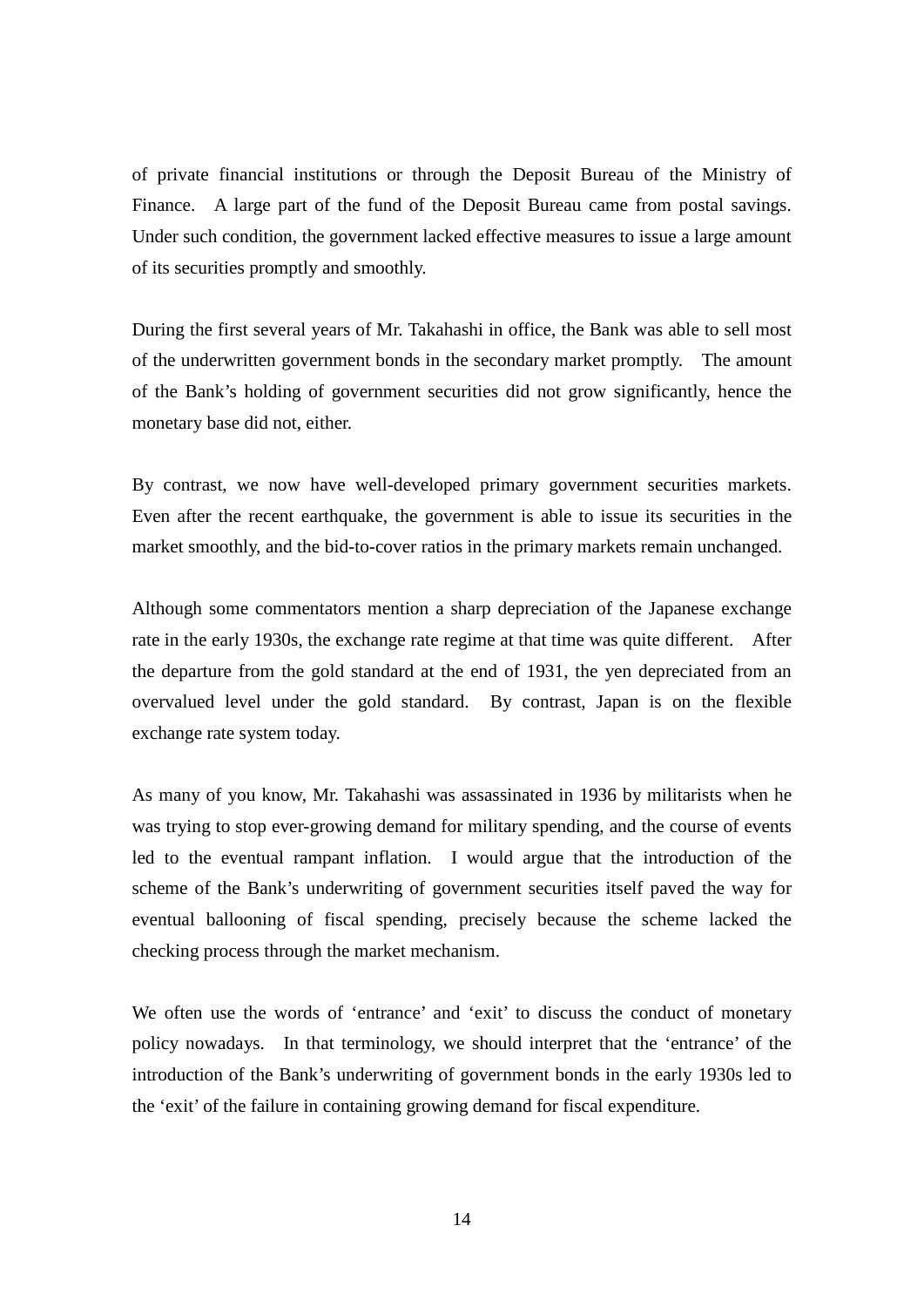In retrospect, we should note that the Bank's underwriting of government bonds started as a "temporary measure."<sup>[5](#page-10-0)</sup> Though Mr. Takahashi stated that he issued government bonds by a means of the Bank's underwriting just temporarily in his address at a Diet session,<sup>[6](#page-15-0)</sup> history told us that it was not temporary.

Today, central banks are not allowed to underwrite government securities in emerging economies as well as developed countries. Underwriting government securities by central banks may eventually lead to an excess issuance of money and rampant inflation, devastating people's lives and economic activity, even though it may appear no problem at the beginning. Humans are prone to temptations, but at the same time, humans are aware of that and take a preventive measure by prohibiting central banks' underwriting of government securities.

We are not able to improve fiscal balance simply by creating inflation (Slide 10). Inflation may cause an increase in tax revenue, but as the data for the last twenty years in Japan shows, changes in fiscal revenue show no significant correlation with inflation. Rather, fiscal revenue increased as the economy grew in real terms. Expenditures such as social security and public works increase with inflation. Interest payments on the government debts also increase with inflation, since long-term interest rates also go up, reflecting inflation.

In the interest of time, I do not get into more detail on fiscal issues. What is clear is that we need to review the overall structure of revenues and expenditures in order to improve fiscal balance. Also, higher economic growth is needed to improve fiscal balance. Here, we have to bear in mind that it is growth in real terms rather than in nominal terms that matters. It should be noted that the view that higher nominal growth is needed for the improvement in the fiscal balance is misleading. That view gives a false impression that economic growth in real terms and inflation would exert the same impact on fiscal balance. The truth is that inflation per se does not improve

-

<sup>5</sup> Fukai, Eigo, *Reflections on Seventy Years*, 1941 (in Japanese).

<span id="page-15-0"></span><sup>&</sup>lt;sup>6</sup> "The Address on the Government Debt Policy in Fiscal 1933 Budget," January 21, 1933, Plenary Meeting, the 64<sup>th</sup> Diet, Ministry of Finance, *Financial History of the Showa Era*, vol.6 (1954, in Japanese).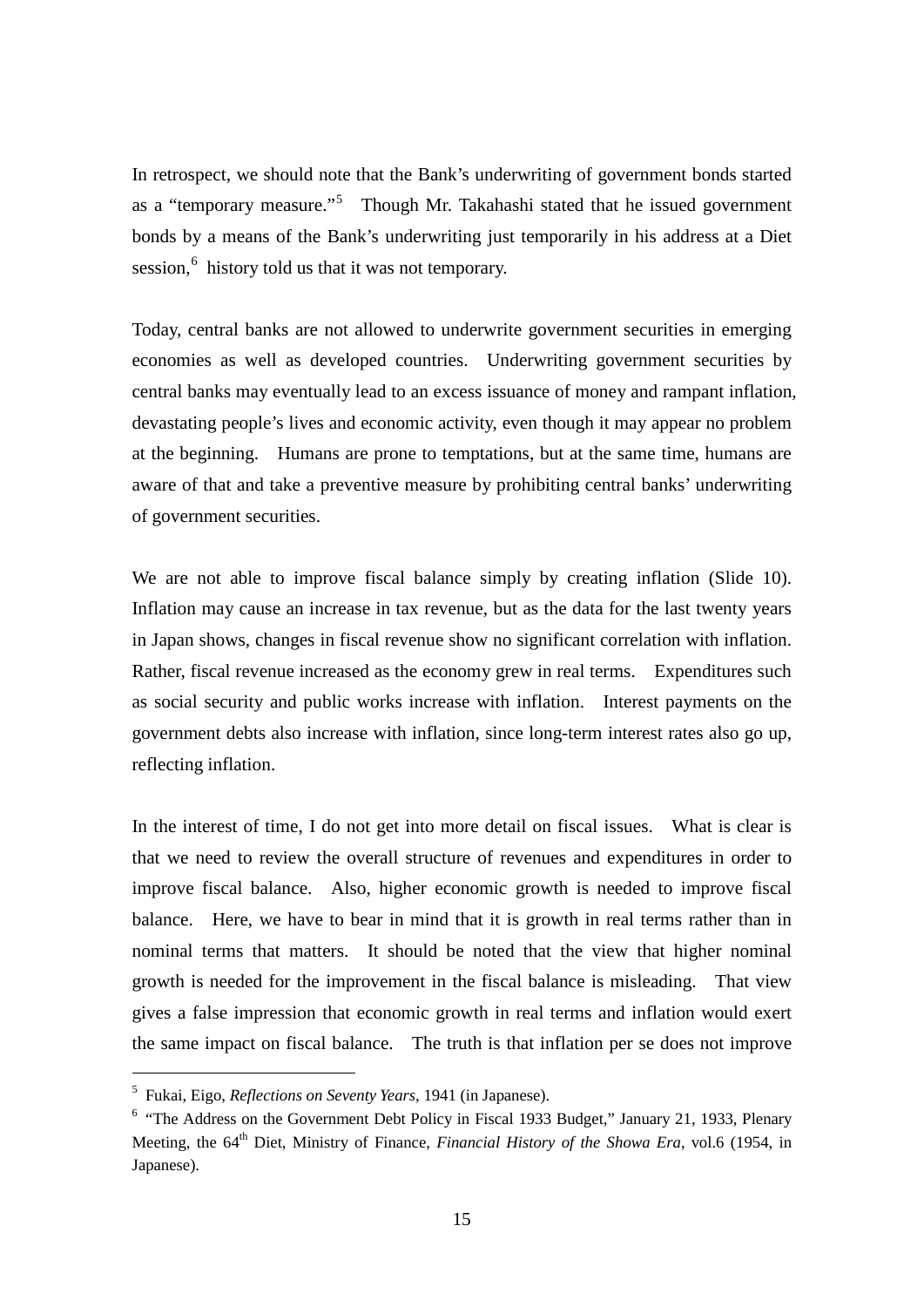fiscal balance. The crucial element for improving fiscal balance is steady efforts toward higher economic growth in real terms. When higher economic growth is achieved, prices may rise as a result.

### **V. Concluding Remarks**

Now, it is time to conclude my speech. Let me first emphasize that money and the financial systems are essential for sustained economic growth, and that confidence in them is the most important foundation for money and the financial system to perform their roles.

The starting point is obviously the efforts to maintain the confidence by the government, the central bank and private financial institutions, respectively. The government has to maintain fiscal balance in the medium- to long-run. The central bank has to maintain stability in prices and the financial system through the conduct of monetary policy and the lender-of-last-resort function. Private financial institutions have to provide payment and settlement services and the credit intermediation function properly.

Those individual efforts are important, but they alone are not sufficient to achieve stability in money and the financial system. Confidence in private financial institutions depends on confidence in the government as well. To maintain confidence in the government, achieving the medium- to long-term fiscal balance is an important precondition. Support by the public is also essential in achieving the fiscal balance. Confidence in government securities is underpinned by confidence in the central bank. Confidence in the central bank may be enhanced if the government and people respect the central bank's judgments, and it may be eroded if not. In other words, confidence in money and the financial system are interdependent on each other.

Confidence is something like the air; nobody doubts about its existence at normal times. Confidence may wane in a discontinuous manner unless we make utmost efforts to maintain it. Once confidence is lost, the impact on the economy is enormous. Confidence is fragile.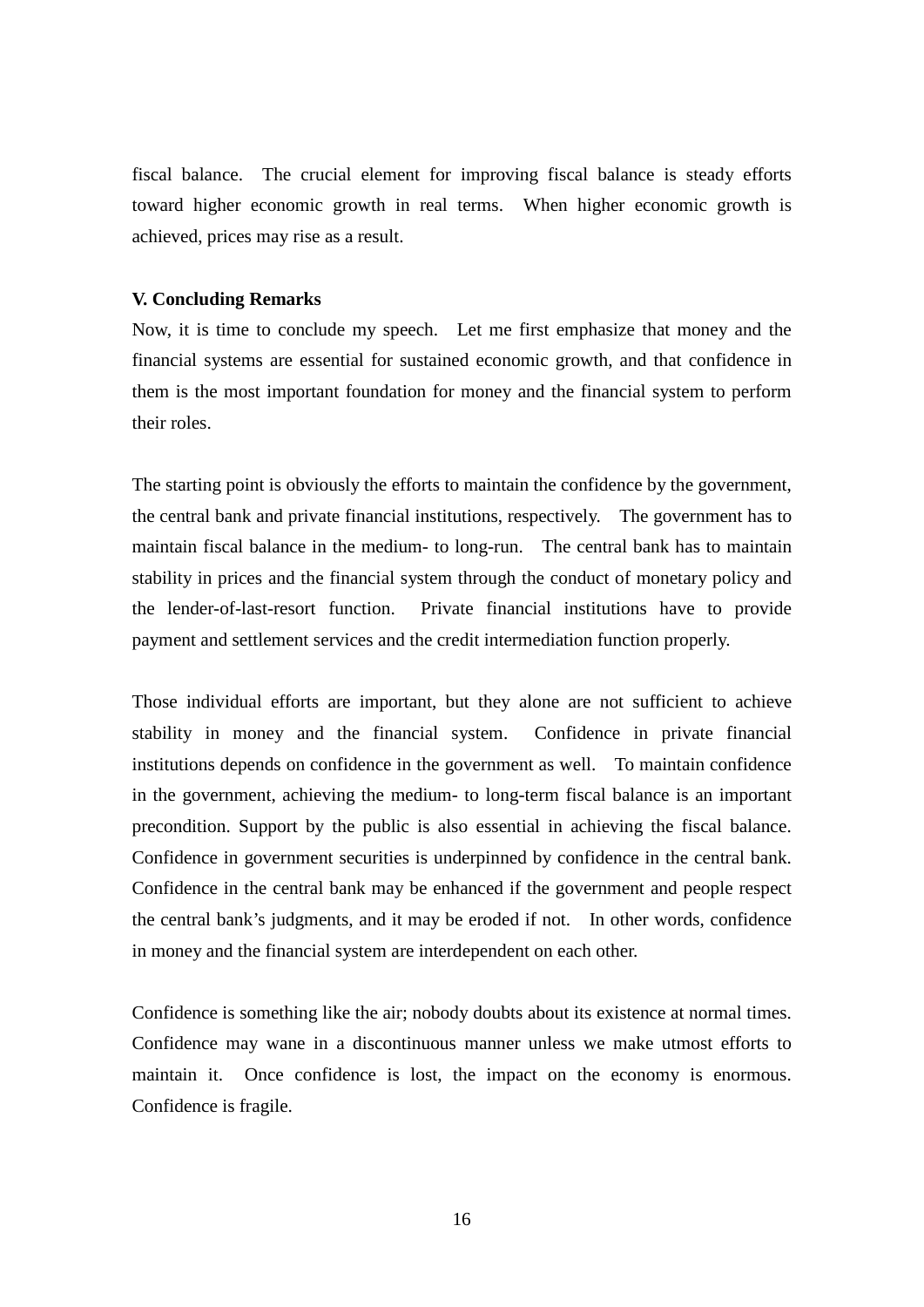I have started this talk by mentioning the importance of dialogues among academics, practitioners and policymakers. Let me conclude by sincerely hoping that we, members of the Japan Society of Monetary Economics and the Bank of Japan, can cooperate further to promote understanding in society about the importance of maintaining confidence in money and the financial system.

Thank you.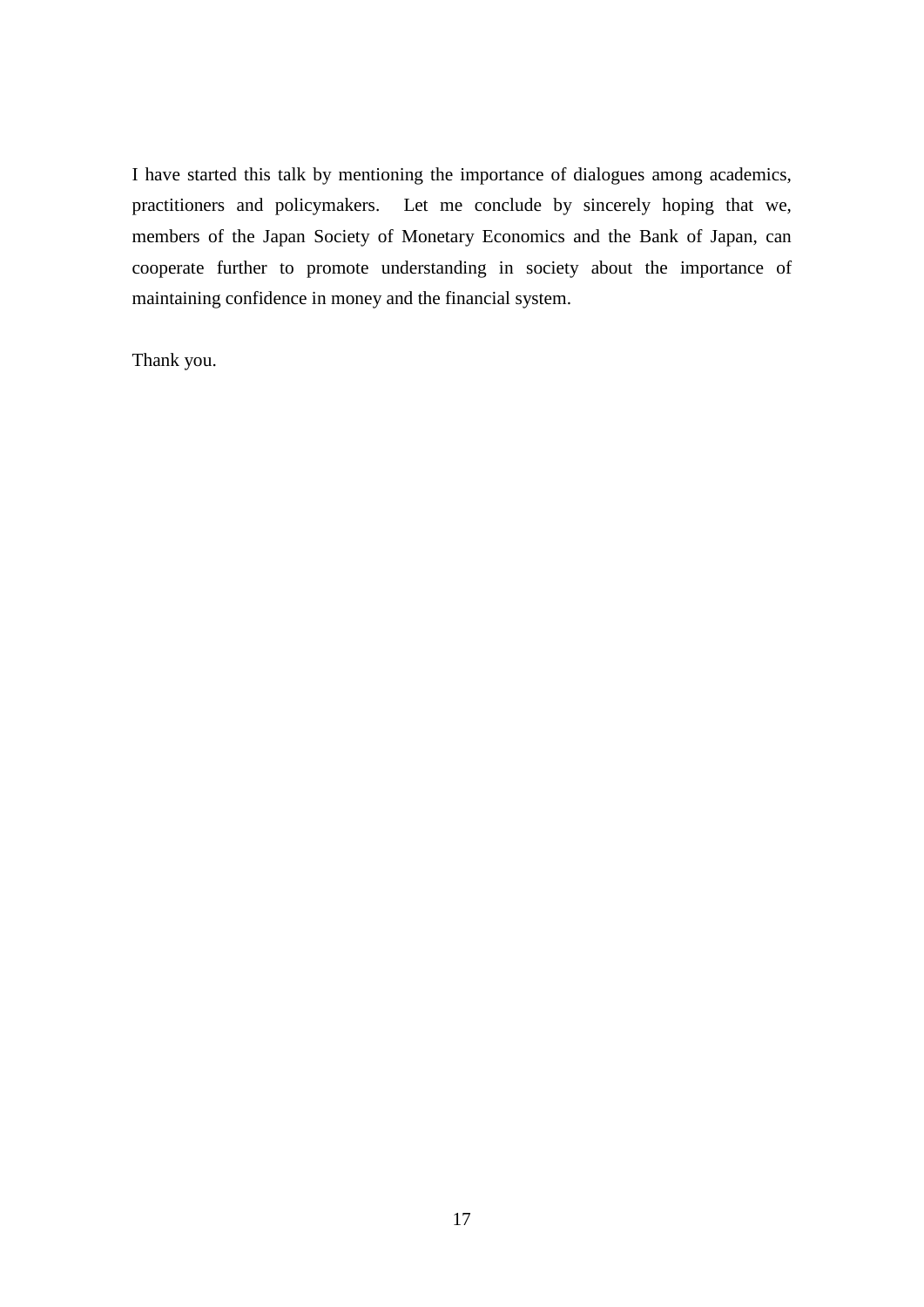

## Money, Government Securities and A Central Bank: Interdependency of Confidence

*Speech at the 2011 Spring Meeting of The Japan Society of Monetary Economics May 28, 2011*

> Masaaki Shirakawa *Governor of the Bank of Japan*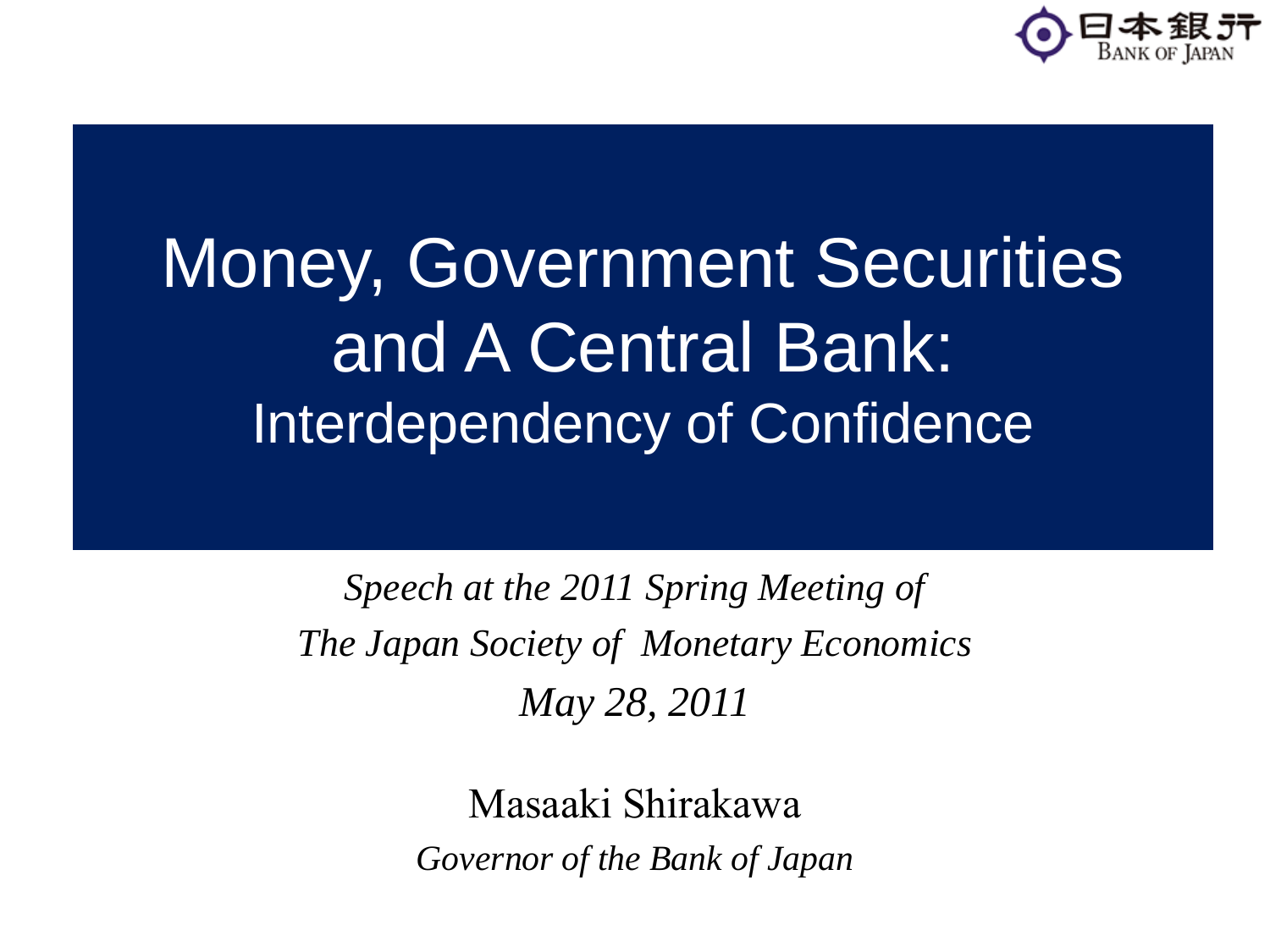

## Today's Topics

- I. Introduction
- II. Interdependency of Confidence

*Money and Government Securities*

*Determination by the Government to Underpin Confidence in Private Financial Institutions*

*Support by the Public to Underpin Confidence in A Government*

*Determination by the Government and Support by the Public to Underpin Confidence in A Central Bank*

- III. Issues Related to Fiscal Balance
- IV. Role of A Central Bank and Government Securities *Use of Government Securities in the Money Market Operations Underwriting of Government Securities by the Bank of Japan*
- V. Concluding Remarks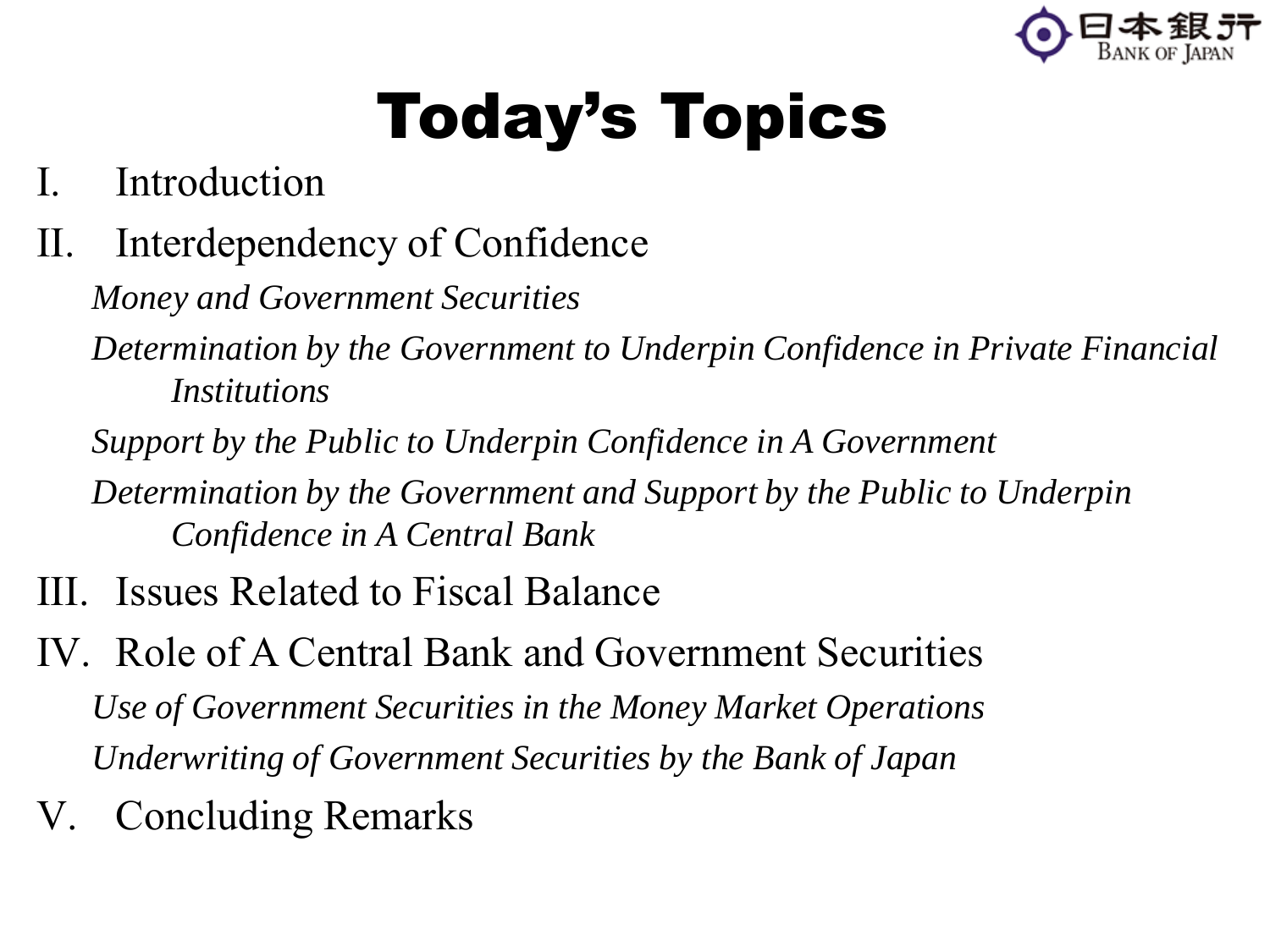Slide 1





Note: The figures are as of end-March 2011. Deposits include deposits of depositary institutions. Government securities include general bonds, fiscal investment and loan program bonds and financing bills.

Sources: Ministry of Finance, *Central Government Debt*; Bank of Japan.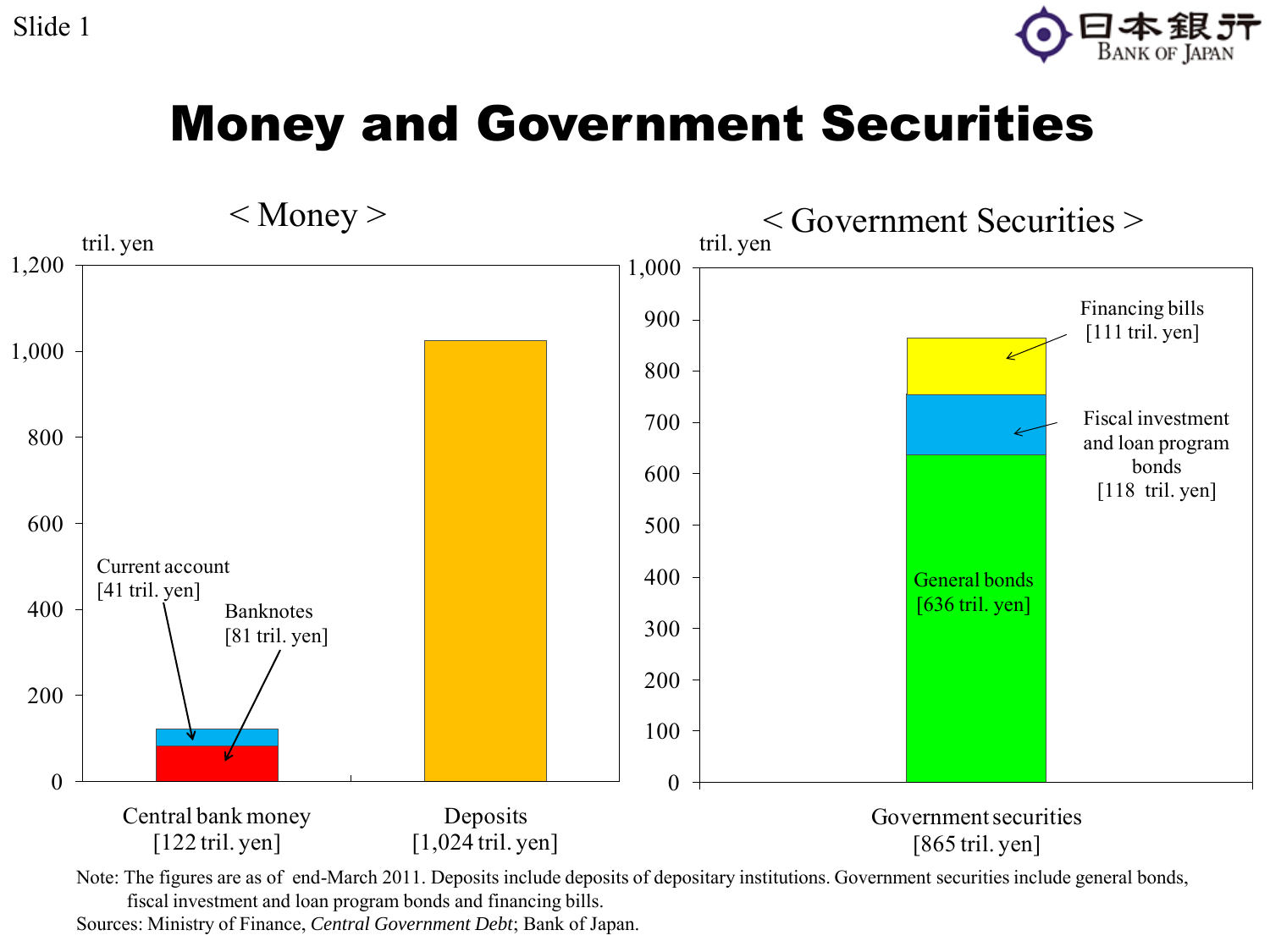

## Fiscal Balance of General Government



2. Advanced economies include Japan, the United States, France, Germany, Italy, United Kingdom, Canada, Australia and Korea, and emerging economies include the remaining G20 countries.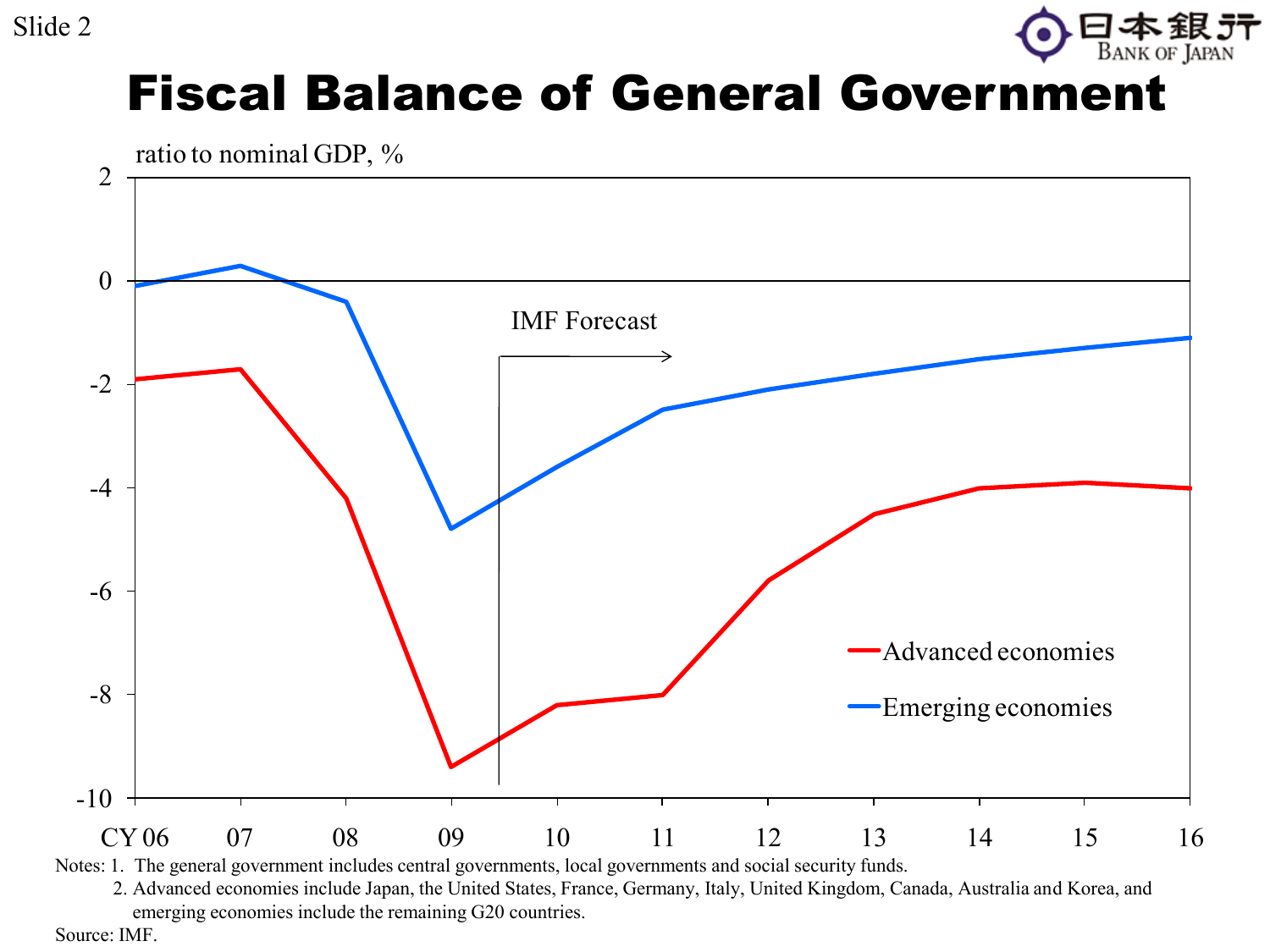

## Monetary Base and Consumer Price



Note: Figures for Japan's CPI are adjusted to exclude the effects of changes in the consumption tax rate. Sources: Ministry of Internal Affairs and Communications, *Consumer Price Index*; Bank of Japan; BLS; FRB.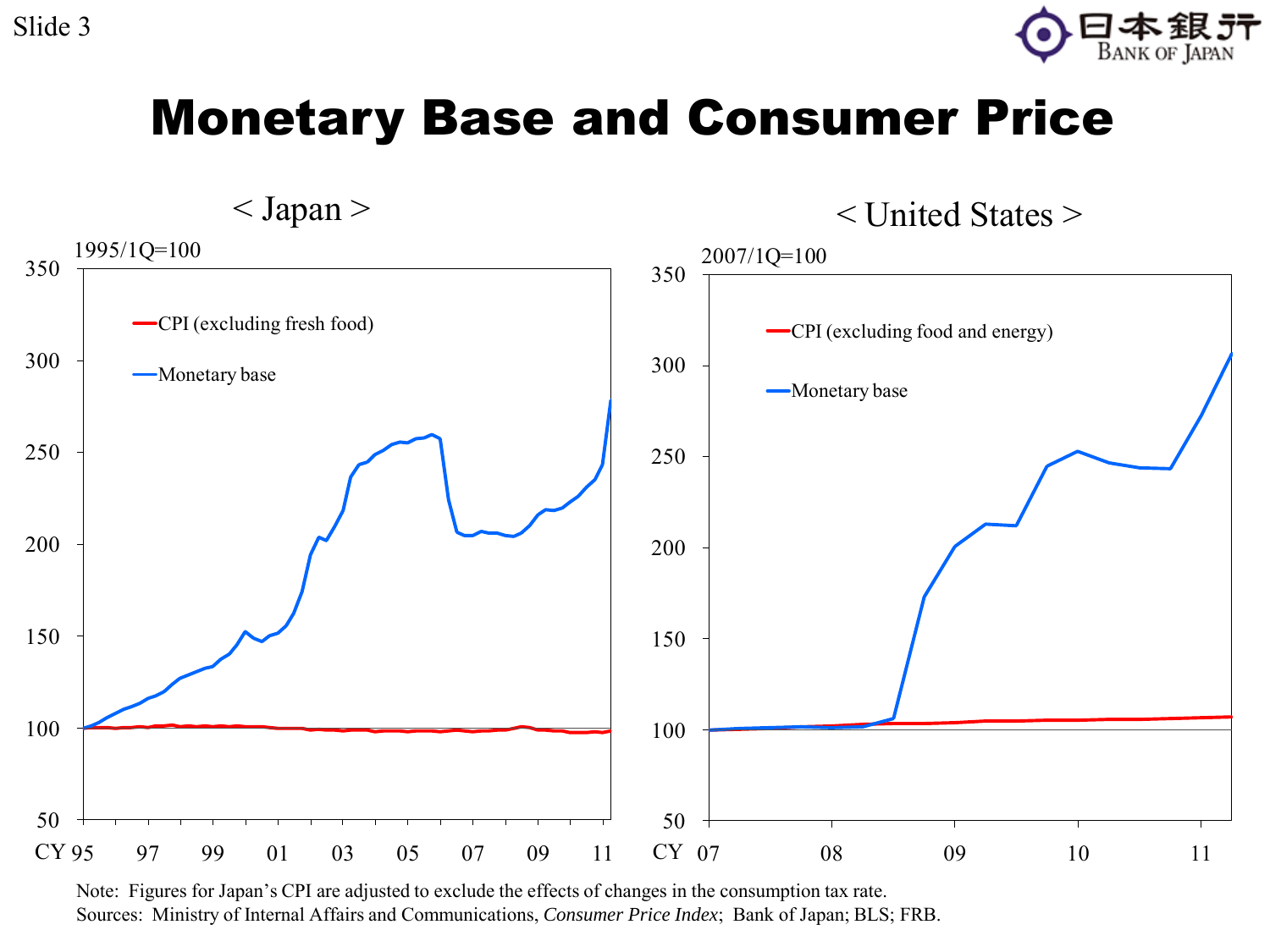

## Outstanding Amount of Liabilities of General Governments(Year 2010)

Gross Financial Liabilities : ratio to nominal GDP, %



Net Financial Liabilities: ratio to nominal GDP, %

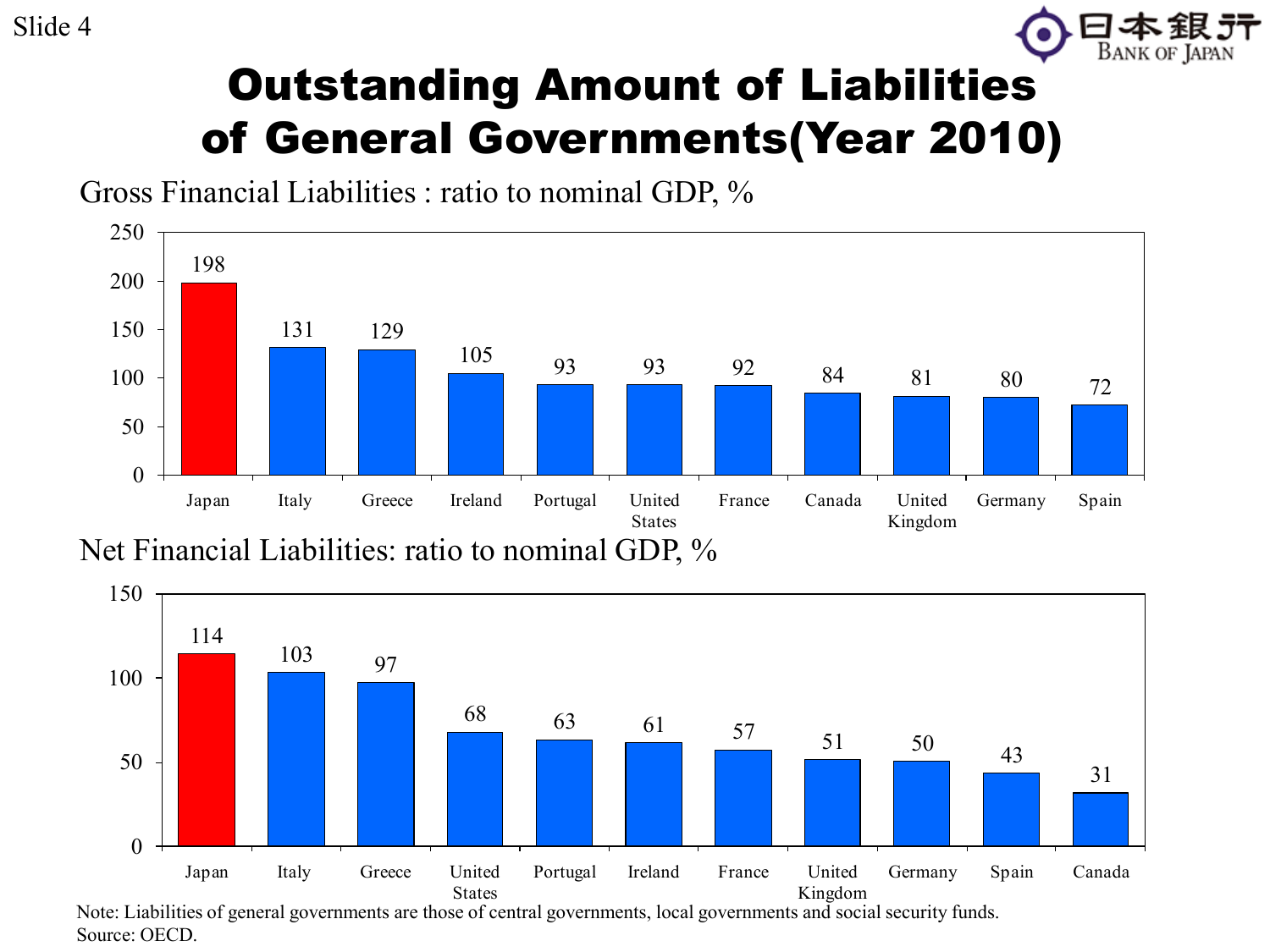Slide 5



## Yield Spreads for European Government Bonds



Notes: 1.The yield spreads for 10-year government securities issued by European countries minus those issued by Germany.

2. Figures in square brackets are 10-year government securities yields.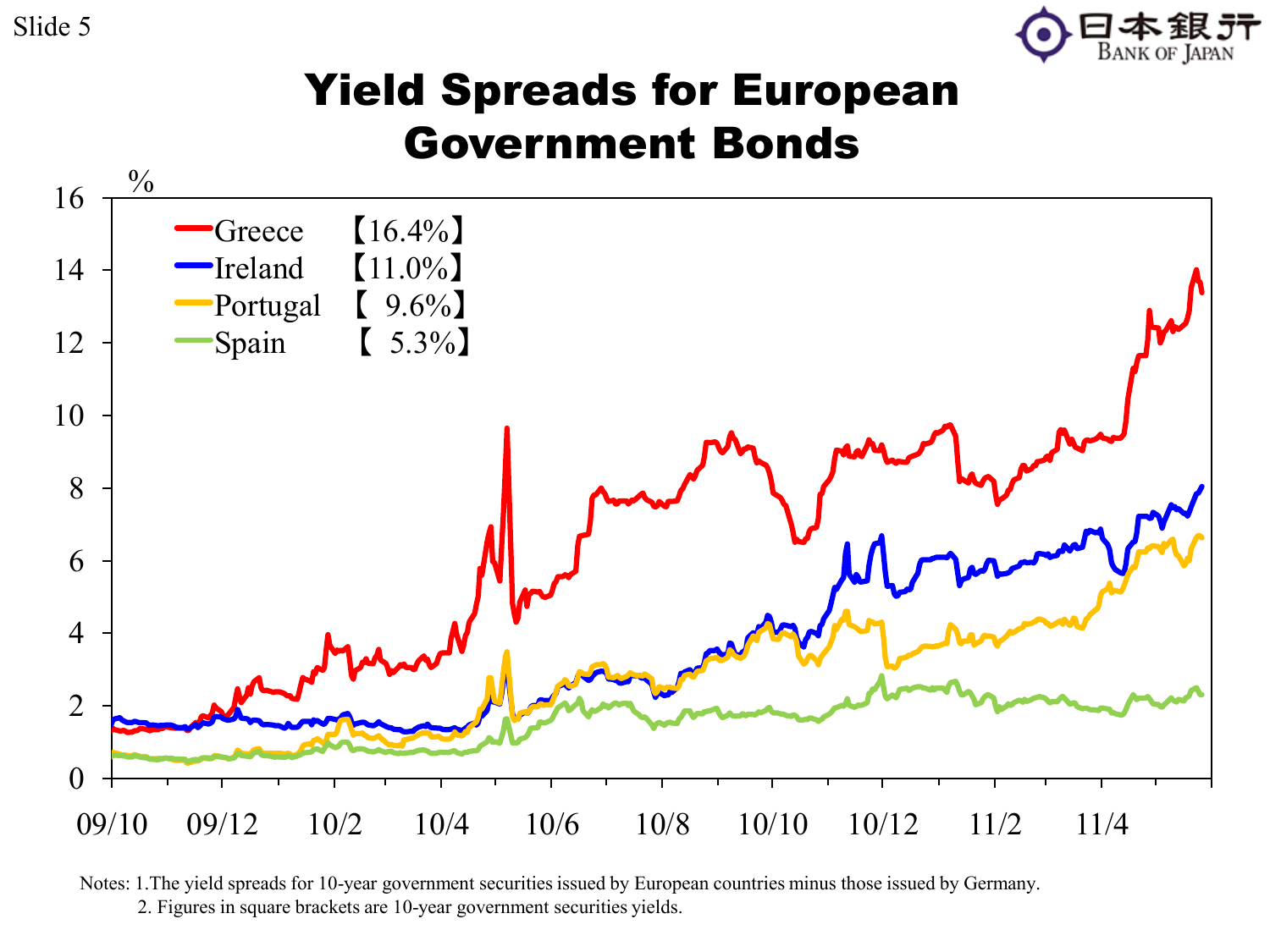

## Nominal GDP Growth, Sales Growth and Long-term Interest Rate in Japan



Note: Sales are the total of all industries and all sizes of *Financial Statements Statistics of Corporations by Industry*. The figure for 2010 covers months from April to December only.

Sources: Cabinet Office, *National Accounts*; Ministry of Finance, *Financial Statements Statistics of Corporations by Industry, Annually*, *Financial Statements Statistics of Corporations by Industry, Quarterly*; Bank of Japan.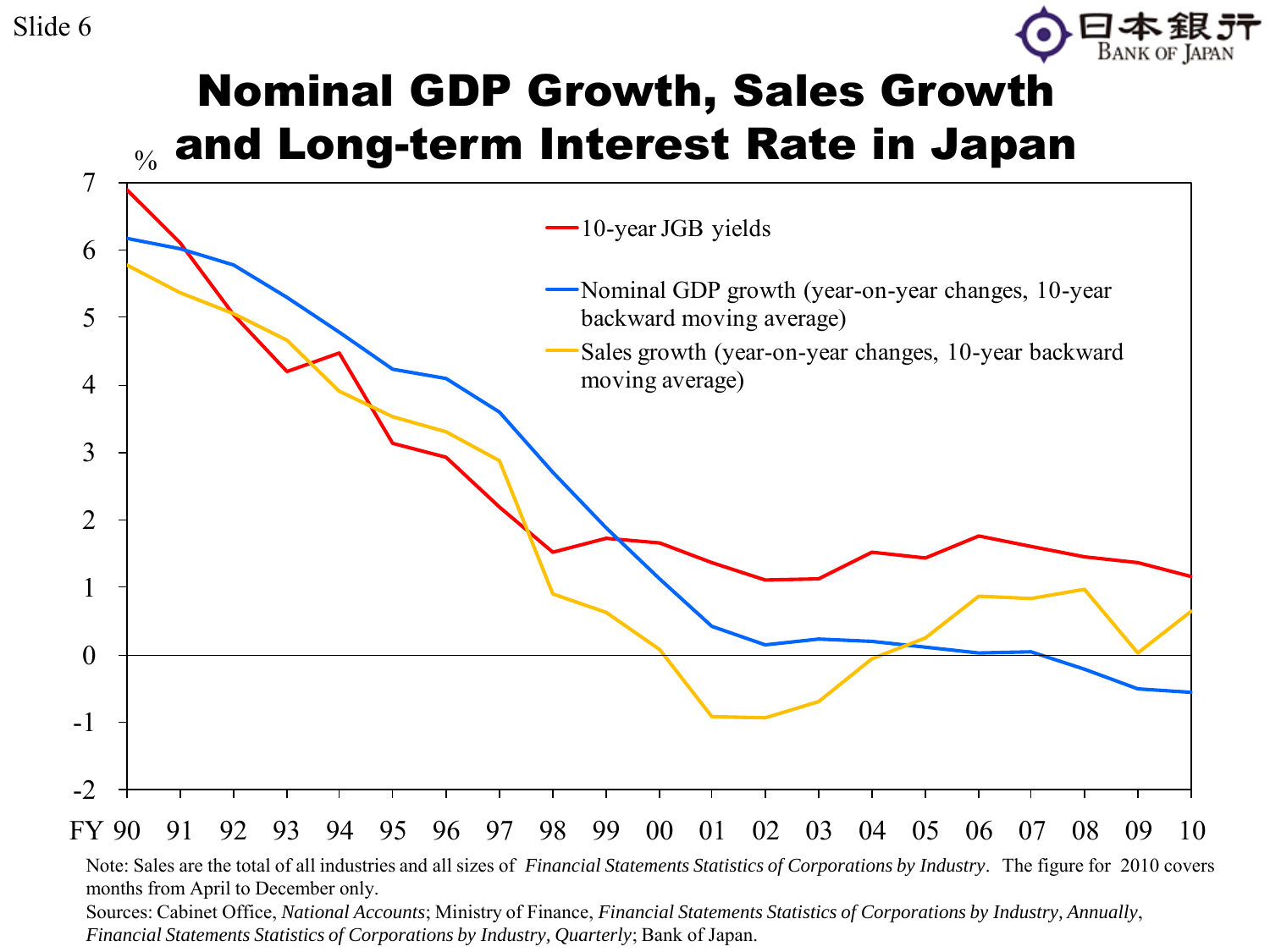### Slide 7



## Bank of Japan's Money Market Operations and Japanese Government Securities

| Adhanese Aniel IIIIIei<br>(Bank of Japan's Money Market Operations and Assets)             | End-April 2011 |             | (tril. yen)                    |                                                                             | Loans made against pooled eligible collateral acce<br>the Bank of Japan by way of open market operation |  |
|--------------------------------------------------------------------------------------------|----------------|-------------|--------------------------------|-----------------------------------------------------------------------------|---------------------------------------------------------------------------------------------------------|--|
|                                                                                            |                | (share)     | $[y-y chg.]$                   | (Collateral Accepted by the Bank of Japan)                                  |                                                                                                         |  |
| <b>Outright Purchases of Japanese Government Bonds</b>                                     | 60.0           | $(44.6\%)$  | $[+8.2]$                       |                                                                             | (collateral value, tril. yen)                                                                           |  |
| Outright Purchases of Treasury Discount Bills                                              | 5.3            | $(4.0\%)$   | $\mathbf{A}$ 3.7               |                                                                             | End-April 2011                                                                                          |  |
| Funds-Supplying Operations against Pooled Collateral                                       | 44.5           | $(33.1\%)$  | $[+20.1]$                      |                                                                             | (share)                                                                                                 |  |
| Other Funds-Supplying Operations                                                           | 1.3            | $(1.0\%)$   | $\left[ 4 \right. 5.8 \right]$ | <b>Japanese Government Securities</b>                                       | 104.4<br>$(76.3\%)$                                                                                     |  |
| Funds-Provisioning Measure to Support Strengthening<br>the Foundations for Economic Growth | 2.2            | $(1.6\%)$   | $[+2.2]$                       | Japanese Government Bonds                                                   | $(59.6\%)$<br>81.6                                                                                      |  |
| Japanese Government Securities Purchased through the<br>Bank's Asset Purchase Program      | 2.4            | $(1.8\%)$   | $[+2.4]$                       | <b>Treasury Discount Bills</b>                                              | $(16.7\%)$<br>22.8                                                                                      |  |
| Japanese Government Bonds                                                                  | 0.9            | $(0.7\%)$   | $[+0.9]$                       | Loans on Deeds to the Government                                            | 17.3<br>$(12.6\%)$                                                                                      |  |
| <b>Treasury Discount Bills</b>                                                             | 1.5            | $(1.1\%)$   | $[+1.5]$                       | Corporate Debt (Corporate Bonds, Bills, and<br>Loans on Deeds to Companies) | 7.9<br>$(5.8\%)$                                                                                        |  |
| Others                                                                                     | 16.5           | $(12.2\%)$  | $\left[ \triangle 5.3 \right]$ |                                                                             |                                                                                                         |  |
| <b>Total Assets</b>                                                                        | 134.6          | $(100.0\%)$ | $[- 20.4]$                     | Others                                                                      | 7.3<br>$(5.3\%)$                                                                                        |  |

Loans made against pooled eligible collateral accepted by the Bank of Japan by way of open market operations

|       | (share)     | $[y-y chg.]$                   | (Collateral Accepted by the Bank of Japan)                                  |                               |             |  |
|-------|-------------|--------------------------------|-----------------------------------------------------------------------------|-------------------------------|-------------|--|
| 60.0  | $(44.6\%)$  | $[+ 8.2]$                      |                                                                             | (collateral value, tril. yen) |             |  |
| 5.3   | $(4.0\%)$   | $\left[ \triangle 3.7 \right]$ |                                                                             | End-April 2011                |             |  |
| 44.5  | $(33.1\%)$  | $[+20.1]$                      |                                                                             |                               | (share)     |  |
| 1.3   | $(1.0\%)$   | $\mathbf{A}$ 5.8]              | <b>Japanese Government Securities</b>                                       | 104.4                         | $(76.3\%)$  |  |
| 2.2   | $(1.6\%)$   | $[+2.2]$                       | Japanese Government Bonds                                                   | 81.6                          | $(59.6\%)$  |  |
| 2.4   | $(1.8\%)$   | $[+2.4]$                       | <b>Treasury Discount Bills</b>                                              | 22.8                          | $(16.7\%)$  |  |
| 0.9   | $(0.7\%)$   | $[+0.9]$                       | Loans on Deeds to the Government                                            | 17.3                          | $(12.6\%)$  |  |
| 1.5   | $(1.1\%)$   | $[+1.5]$                       | Corporate Debt (Corporate Bonds, Bills, and<br>Loans on Deeds to Companies) | 7.9                           | $(5.8\%)$   |  |
| 16.5  | $(12.2\%)$  | $\left[ \triangle 5.3 \right]$ |                                                                             |                               |             |  |
| 134.6 | $(100.0\%)$ | $[+ 20.4]$                     | Others                                                                      | 7.3                           | $(5.3\%)$   |  |
|       |             |                                | Total                                                                       | 136.8                         | $(100.0\%)$ |  |

| (Currency Supplied by the Bank of Japan and the Bank's Liabilities)                |                |             |                                      |  |  |
|------------------------------------------------------------------------------------|----------------|-------------|--------------------------------------|--|--|
|                                                                                    |                |             | (tril. yen)                          |  |  |
|                                                                                    | End-April 2011 |             |                                      |  |  |
|                                                                                    |                | (share)     | $[v-v \text{ chg.}]$                 |  |  |
| <b>Central Bank Money</b><br>(Current Account Balances + Banknotes in Circulation) | 115.9          | $(86.1\%)$  | $[+20.7]$                            |  |  |
| <b>Total Liabilities and Capital</b>                                               | 134.6          | $(100.0\%)$ | $+20.4$ ]                            |  |  |
| $\sim$ $\sim$ 1<br>$c \sim 1$ $a \sim 1$ $c \sim 1$                                |                |             | $\cdot$ $\sqrt{2}$ 1 1 $\sqrt{2}$ 11 |  |  |

Note: The figures for Funds-Supplying Operations against Pooled Collateral include the amount outstanding of that conducted through the Bank's Asset Purchase Program.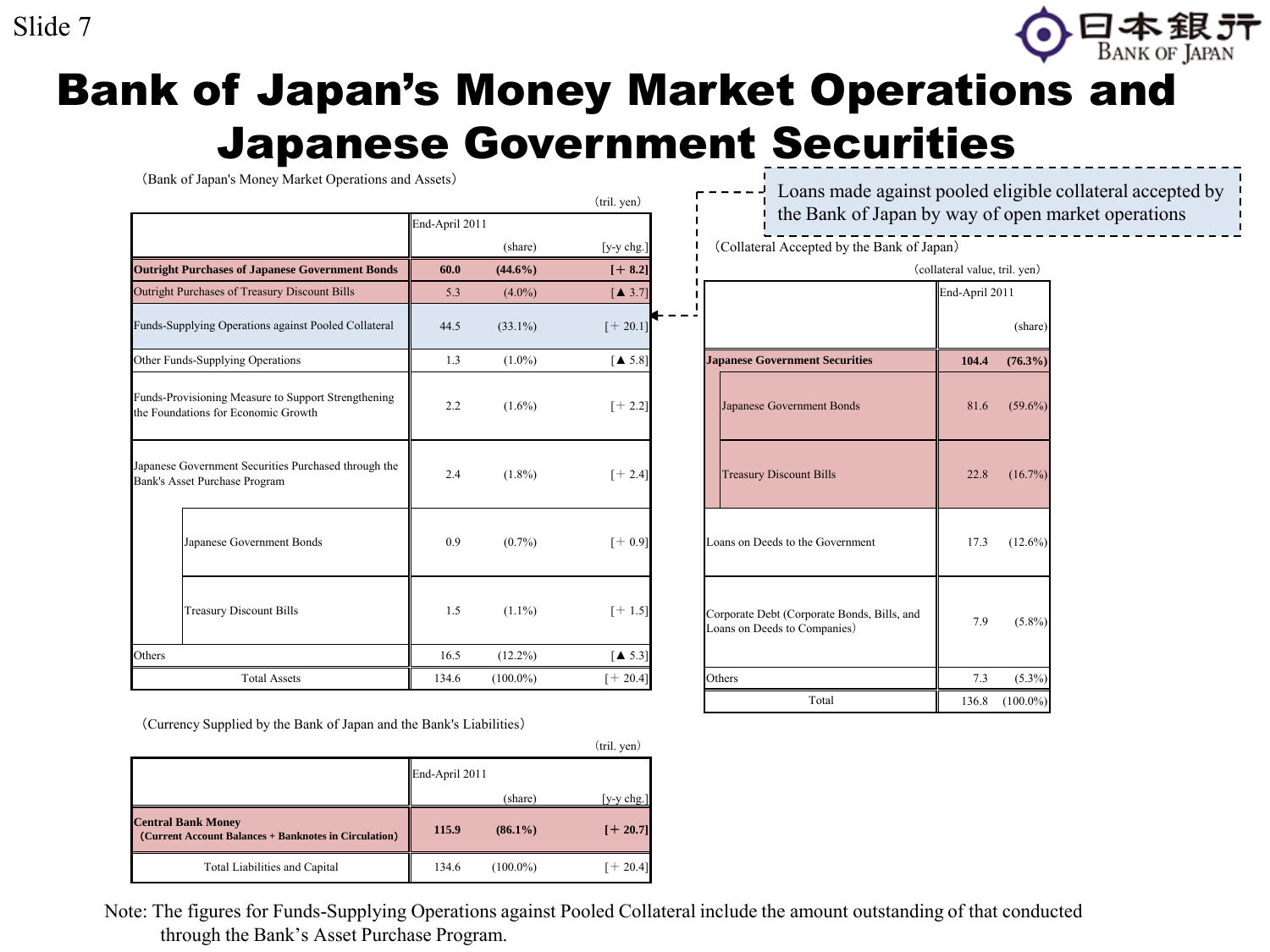

## Bank of Japan's Purchases of Japanese Government Bonds (JGBs)

(Amounts to Be Purchased from Specific Brackets Classified by Bond Type and Residual Maturity)

| Indexed Bonds)       | Bonds with Coupons (excluding Floating-Rate Bonds and Inflation-                   |               |                            |                   | Total            |
|----------------------|------------------------------------------------------------------------------------|---------------|----------------------------|-------------------|------------------|
| Residual Maturity of |                                                                                    |               | <b>Floating-Rate Bonds</b> | Inflation-Indexed |                  |
| up to 1 year         | more than 1 year and<br>more than 10 years<br>and up to 30 years<br>up to 10 years |               |                            | <b>Bonds</b>      |                  |
| 7.44 tril. yen       | $12.0$ tril. yen                                                                   | 1.2 tril. yen | $0.72$ tril. yen           | $0.24$ tril. yen  | $21.6$ tril. yen |
| per year             | per year                                                                           | per year      | per year                   | per year          | per year         |

<Frequency in Purchases>

| twice a month | ∵tımes a month<br>four | a month<br>lonce | once | e in an even month Jonce in an odd month |
|---------------|------------------------|------------------|------|------------------------------------------|

(Maturity Composition of Amounts of JGBs Purchased by the Bank of Japan)

- 
- 1) Maturity Composition of Amounts of JGBs Purchased 2) Maturity Composition of Amounts Outstanding Purchased by the Bank of Japan in Fiscal 2010 by the Bank of Japan (End-March 2011)



Note: Figures do not include those purchased under the Bank's Asset Purchase Program in this slide.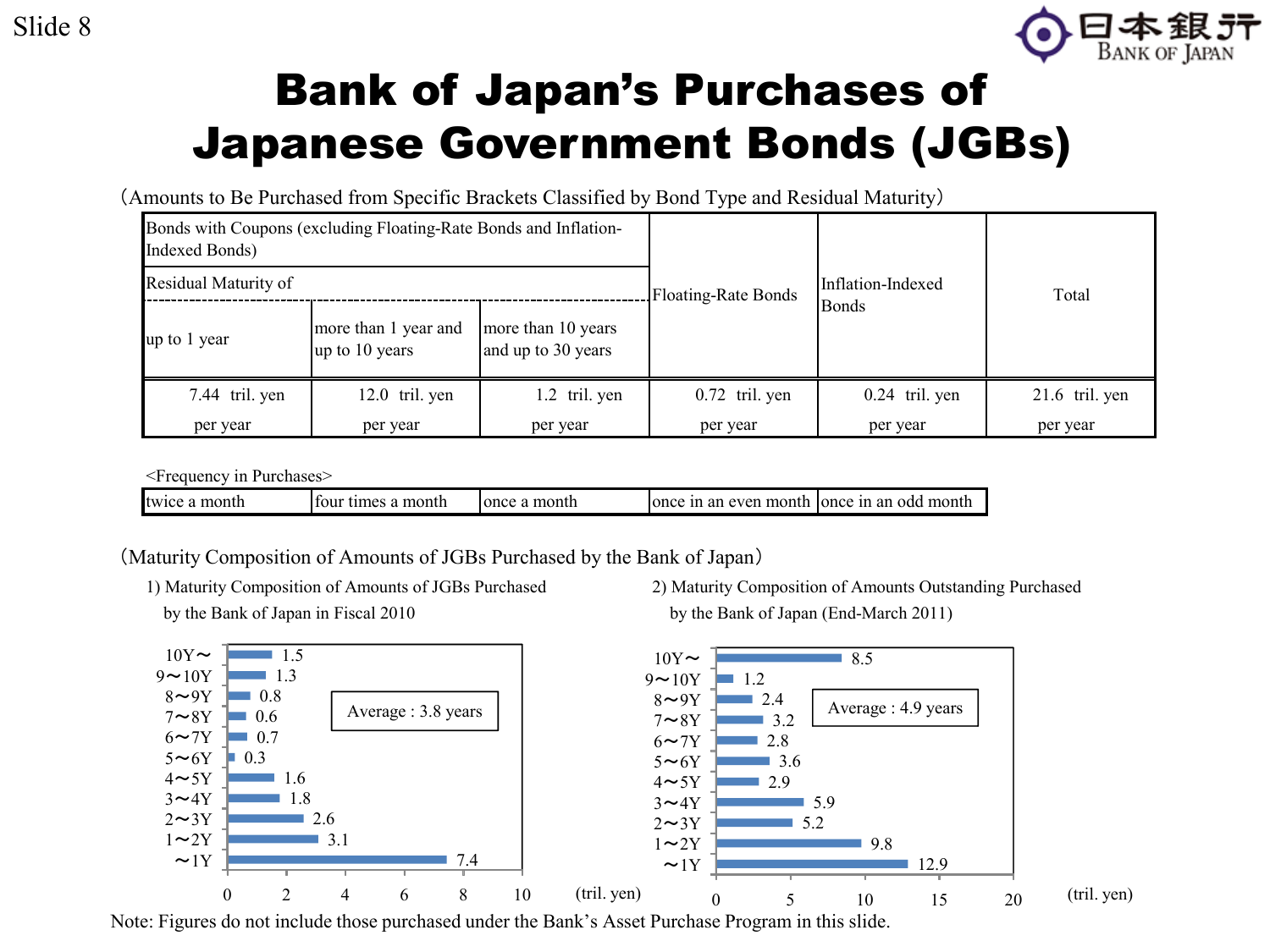

## Comparison of Economic Condition between the Early 1930s and Present

|                                                                                                                    |                                                           | The early 1930s                                                                                                                                | Present                |
|--------------------------------------------------------------------------------------------------------------------|-----------------------------------------------------------|------------------------------------------------------------------------------------------------------------------------------------------------|------------------------|
| Interest rates                                                                                                     |                                                           |                                                                                                                                                |                        |
|                                                                                                                    | Call rate <sup>1)</sup>                                   | $6.57\%$                                                                                                                                       | $0.07\%$               |
|                                                                                                                    | Long-term rate <sup>2)</sup>                              | 5.85%                                                                                                                                          | 1.14%                  |
|                                                                                                                    | Fiscal indicators (as of percentage of GDP)               |                                                                                                                                                |                        |
|                                                                                                                    | Government securities<br>outstanding $3$ )                | 47.6%                                                                                                                                          | 181.9%                 |
|                                                                                                                    | Annual issuance of government<br>securities <sup>4)</sup> | $0.9\%$                                                                                                                                        | $9.2\%$                |
| Financial assets held by the domestic<br>private nonfinancial sector (as of<br>percentage of GDP)<br>$\mathcal{L}$ |                                                           | 274.8%                                                                                                                                         | 491.9%                 |
| Exchange rate arrangement                                                                                          |                                                           | The yen depreciated by around 60 percent<br>against the US dollar in a year since the<br>departure from the gold standard in December<br>1931. | Flexible exchange rate |

Notes:

1)For the early 1930s, Tokyo overnight call rate in December 1931; For present, uncollateralized overnight call rate on May 26.

2)For the early 1930s, government bond yield to subscribers in March 1932; For present, 10 year newly issued government bond yield on May 26, 2011.

3) For the early 1930s, sum of government bonds, treasury bills and rice bills in the end of December 1931; For present, sum of general bonds, fiscal investment and loan program bonds, and financing bills in the end of March 2011.

4) For the early 1930s, government bond issues settled in FY 1931 as of percentage of GNP in CY 1931; For present, government bond issues in the budget of FY 2011 as of percentage of GDP forecast by the government.

5)For early 1930s, in the end of the year as of percentage of GNP in 1931; For present, in the end of the year as of percentage of GDP in 2010.

Sources: Bank of Japan, *Economic Statistics of Japan*; Ministry of Finance (MOF), *Reference Book of Financial Matters; MOF Yearbook; MOF, Statistical Yearbook of Government Securities*; Fujino, S., and J. Teranishi, *Quantitative Analysis of Japanese Finance*; Ohkawa, K., et.al, *Estimates of Long-Term Economic Statistics of Japan since 1868 1: National Income*; Bank of Japan ; Cabinet Office, etc.